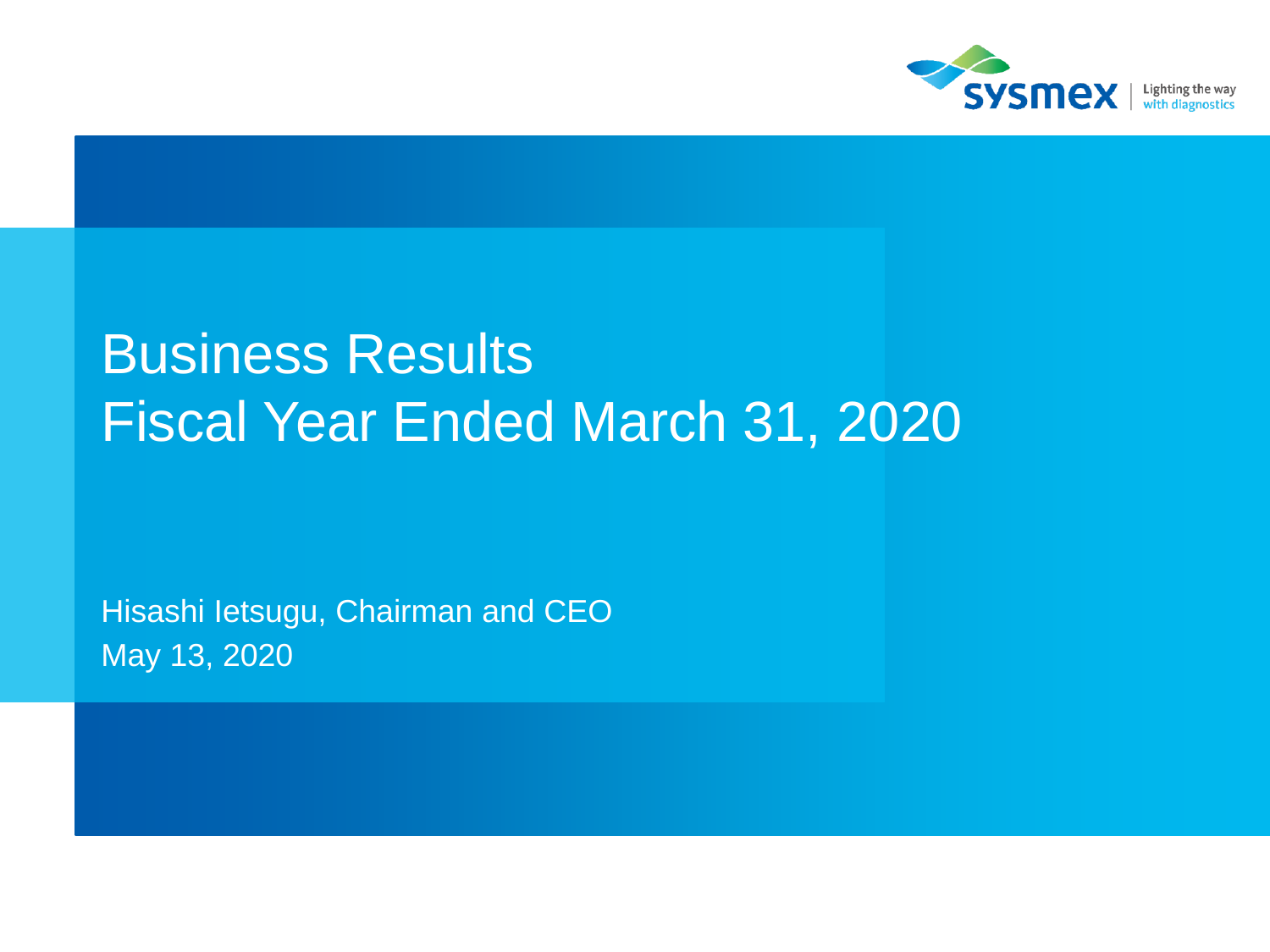## **Change in the Information Disclosed in Presentation Materials**

- We have disclosed information by geographic region through the third quarter of the fiscal year ended March 31, 2019. From the fiscal year ended March 31, 2020, we have changed to the disclosure of information by destination.
- Sales and operating profit by geographic region are provided for reference.

The Sysmex Group adopted International Financial Reporting Standards (IFRS) in the fiscal year ended March 31, 2017. Figures are disclosed in compliance with IFRS.

#### **Forward-Looking Statements**

This material contains forward-looking statements about Sysmex Corporation and its Group companies (the Sysmex Group). These forward-looking statements are based on the current judgments and assumptions of the Sysmex Group in light of the information currently available to it. Uncertainties inherent in such judgments and assumptions, the future course of our business operations and changes in operating environments both in Japan and overseas may cause our actual results, performance, achievements, or financial position to be materially different from any future results, performance, achievements or financial position either expressed or implied within these forward-looking statements.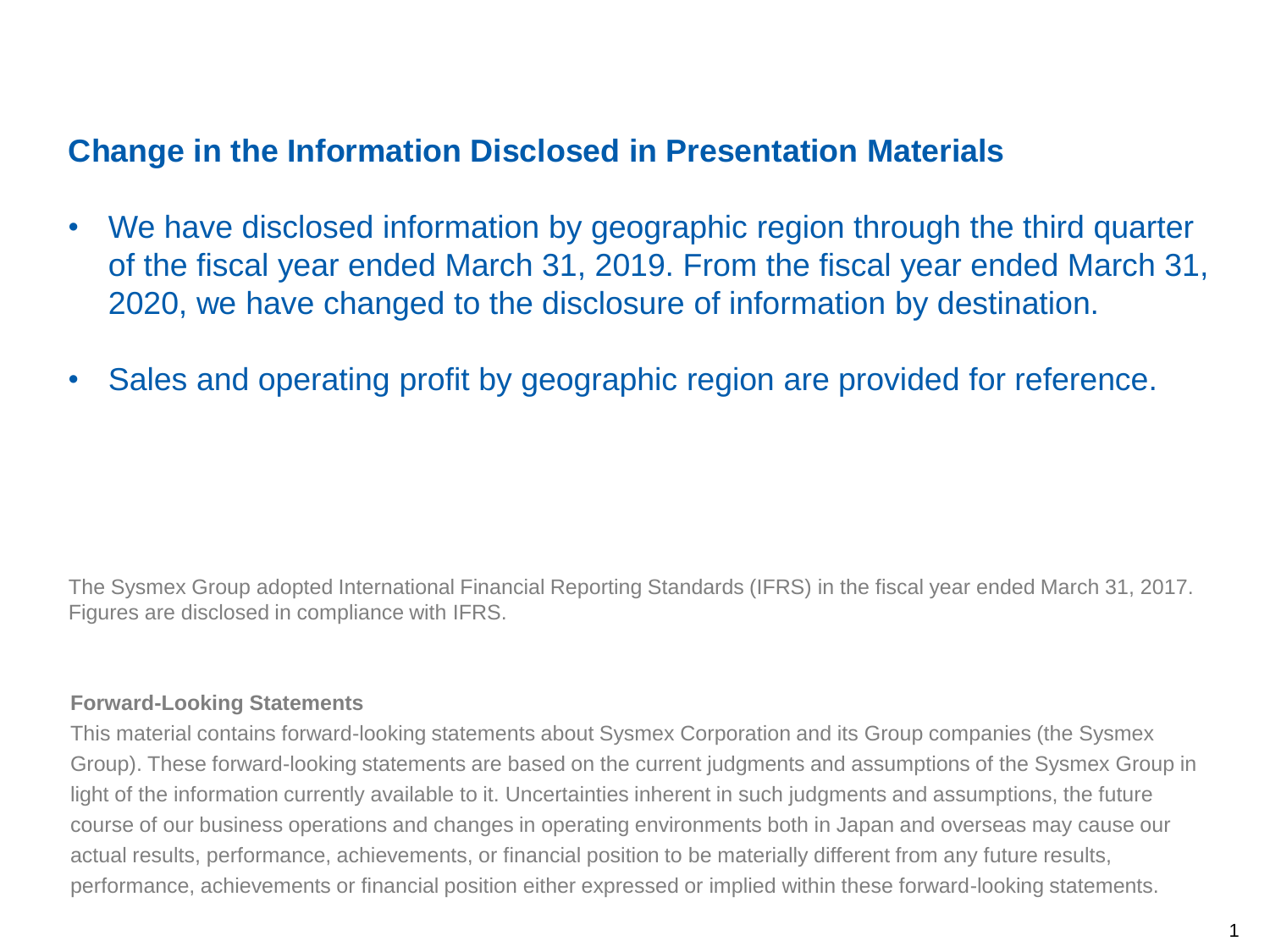

# **Index**

- 1. Financial Highlights for the Fiscal Year Ended March 31, 2020
- 2. Perspective on the Financial Forecast for the Fiscal Year Ending March 31, 2021
- 3. COVID-19 Initiatives

### (Appendix)

- Q4 Performance, Year on Year
- Results by Geographic Region (Sales and Operating Profit)
- Sales and Operating Profit of Subsidiaries
- Supporting Sustainable Growth by Addressing CSR Issues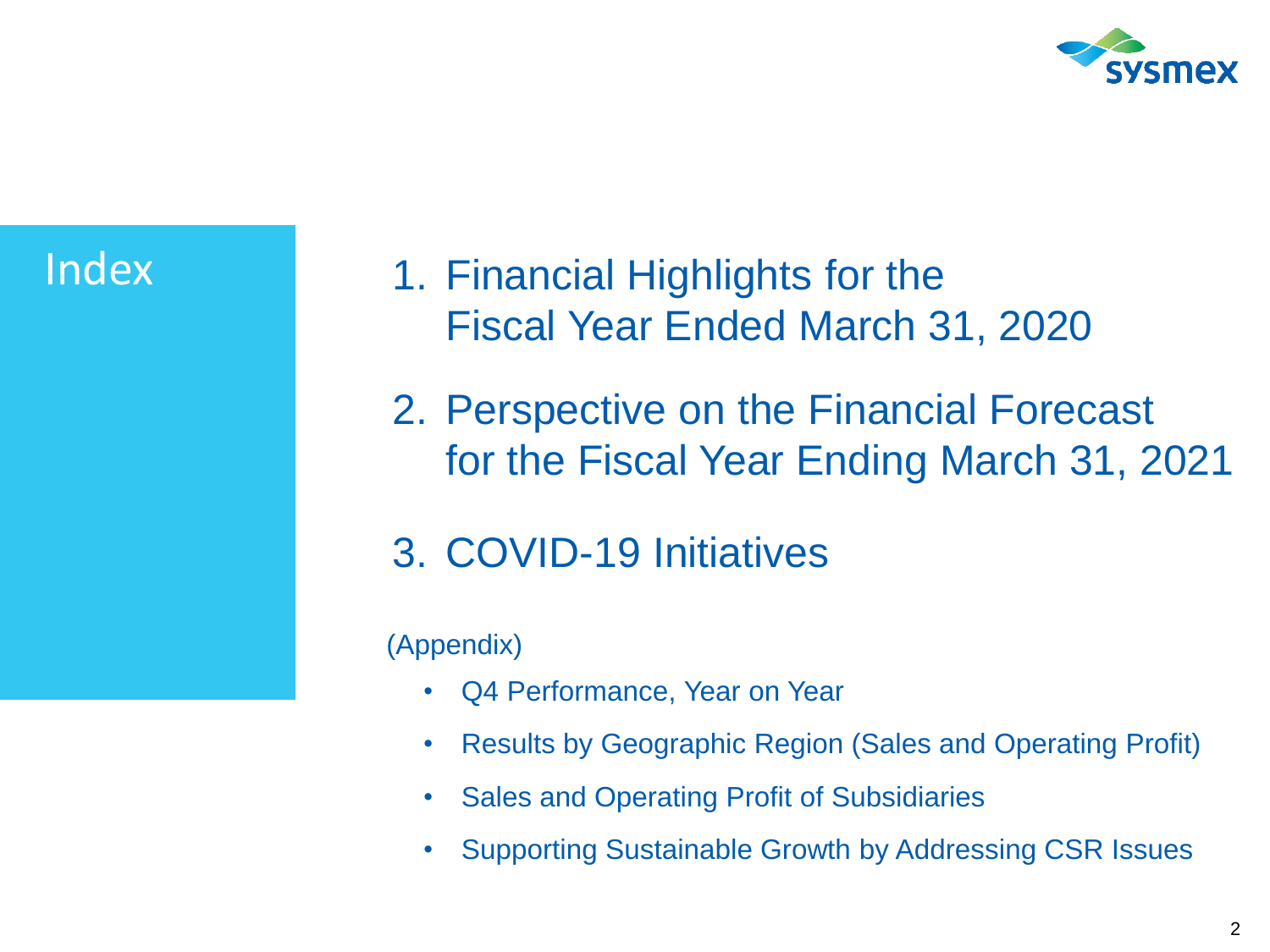

# 1. Financial Highlights for the Fiscal Year Ended March 31, 2020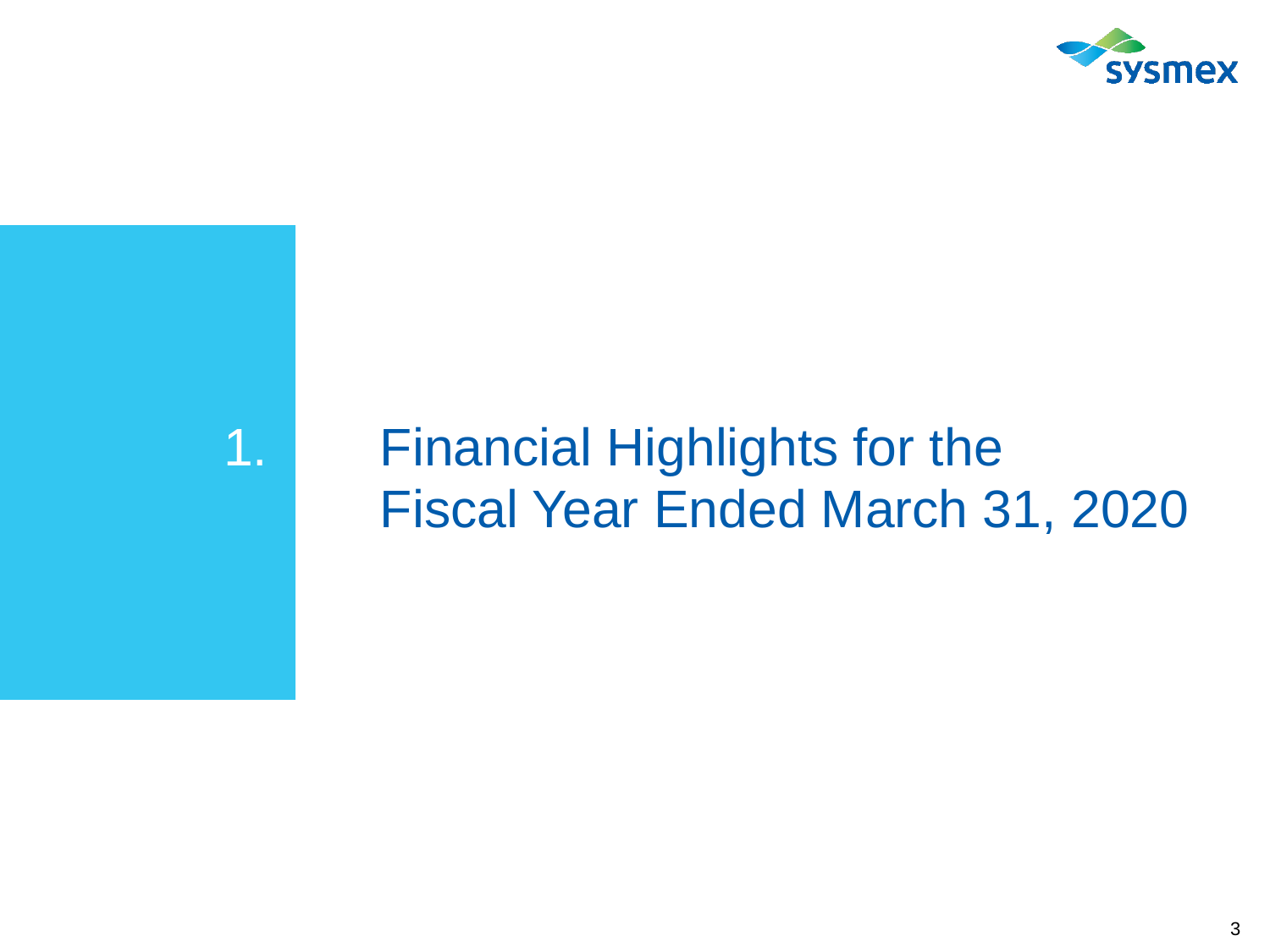

In the fiscal year ended March 31, 2020, instrument sales increased in some regions, but sales of reagents fell due to a decline in demand for testing.

| <b>January 2020</b>                    | <b>March</b>                 |  |
|----------------------------------------|------------------------------|--|
| Increase in cases, centered on China > | <b>Growing global impact</b> |  |

| Impact on<br>performance | 1. In addition to PCR tests, hematology and hemostasis testing<br>demand increased for COVID-19 patients. Overall demand<br>for testing decreased, however, as lockdowns reduced the<br>number of people undergoing testing unrelated to the novel<br>coronavirus. |
|--------------------------|--------------------------------------------------------------------------------------------------------------------------------------------------------------------------------------------------------------------------------------------------------------------|
|                          | 2. Some emerging markets responded to the growing number of<br>cases by reinforcing their healthcare structures, prompting<br>expansion in the installed instrument base.                                                                                          |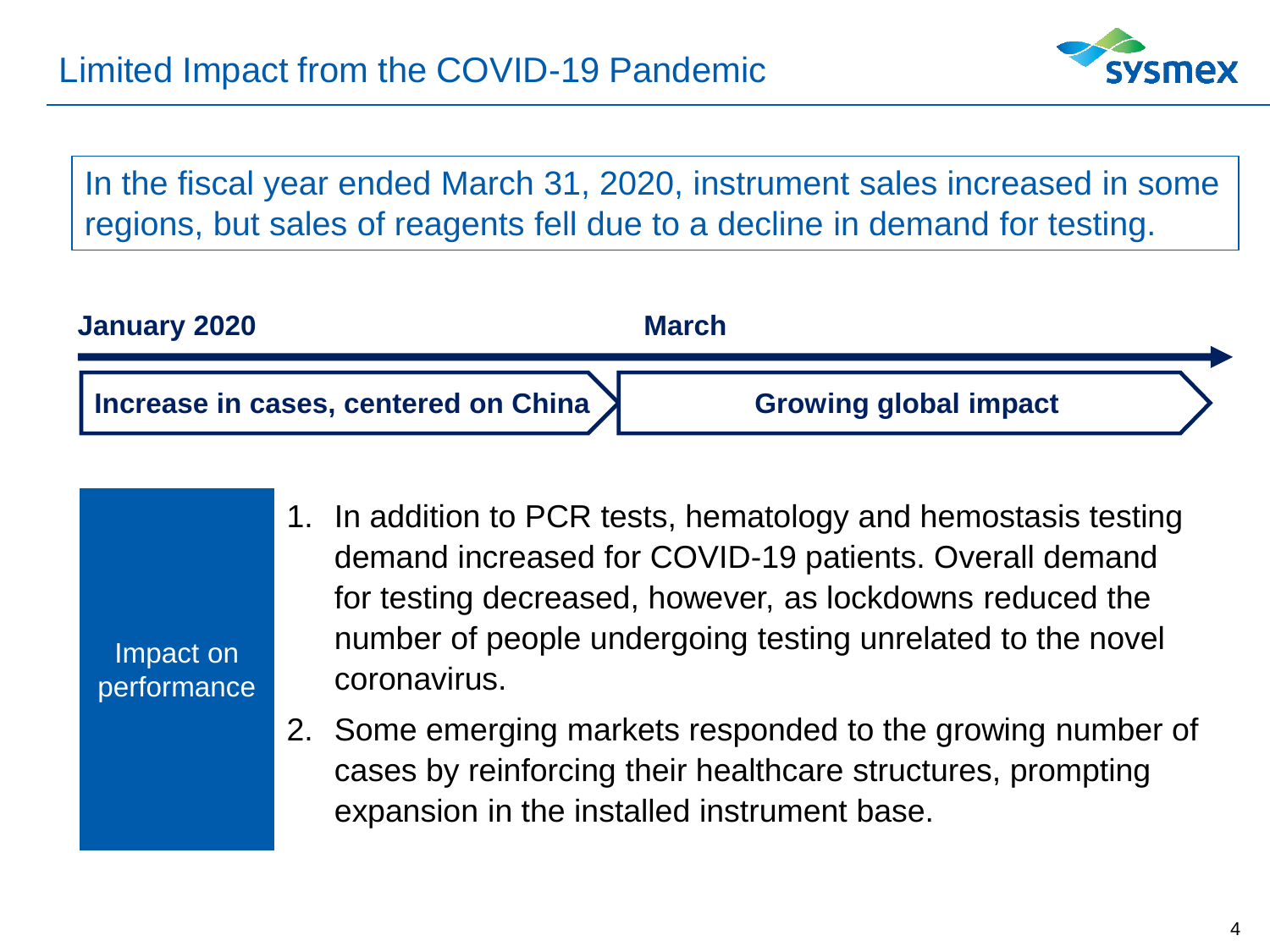# Financial Highlights (Year on Year)





|      | <b>Fiscal year ended</b><br><b>March 31, 2020</b> | Fiscal year ended<br>March 31, 2019 |  |
|------|---------------------------------------------------|-------------------------------------|--|
| 1USD | ¥108.7                                            | ¥110.9                              |  |
| 1EUR | ¥120.8                                            | ¥128.4                              |  |
| 1CNY | ¥15.6                                             | ¥16.5                               |  |

| (Billions of yen) |       |       |                                                |                                                   |              |                                     |       | (Billions of yen)              |
|-------------------|-------|-------|------------------------------------------------|---------------------------------------------------|--------------|-------------------------------------|-------|--------------------------------|
|                   | 293.5 | 301.9 |                                                | <b>Fiscal year ended</b><br><b>March 31, 2020</b> |              | Fiscal year ended<br>March 31, 2019 |       | <b>YOY</b><br>(Previous period |
|                   | 281.9 |       |                                                | <b>Results</b>                                    | <b>Ratio</b> | <b>Results</b>                      | Ratio | $= 100\%$                      |
| 252.6<br>249.8    | 61.2  |       | Net sales                                      | 301.9                                             | 100%         | 293.5                               | 100%  | 102.9%                         |
| 60.7<br>51.7      | 59.0  | 55.2  | Cost of sales                                  | 142.1                                             | 47.1%        | 131.8                               | 44.9% | 107.8%                         |
|                   |       |       | SG&A expenses                                  | 83.5                                              | 27.7%        | 81.2                                | 27.7% | 102.9%                         |
|                   |       |       | R&D expenses                                   | 21.7                                              | 7.2%         | 19.5                                | 6.7%  | 111.1%                         |
|                   |       |       | Other income<br>(expenses)                     | 0.7                                               | 0.3%         | 0.4                                 | 0.2%  | 162.1%                         |
|                   |       |       | Operating profit                               | 55.2                                              | 18.3%        | 61.2                                | 20.9% | 90.2%                          |
|                   |       |       | Profit attributable to<br>owners of the parent | 34.8                                              | 11.6%        | 41.2                                | 14.0% | 84.6%                          |
|                   |       |       |                                                |                                                   |              |                                     |       |                                |

⚫ **Net sales:** Net sales rose, due to favorable performance in Japan and overseas region, despite the impacts of yen appreciation and the COVID-19 pandemic in some regions.

⚫ **Operating profit:** Operating profit was down due to such factors as yen appreciation and a deteriorating cost of sales ratio stemming from higher service costs in the Americas and China.

Exchange rate fluctuations reduced net sales ¥11.82 billion and operating profit ¥5.28 billion. At the exchange rates prevailing one year earlier, net sales would have been up 6.9% year on year, and operating profit down 1.2%.

⚫ **Profit attributable to owners of the parent:** Profit was down due to the impact of an exchange rate loss, equity in the losses of affiliates and a higher tax rate.

**Exchange loss (gains):** Loss of ¥3.01 billion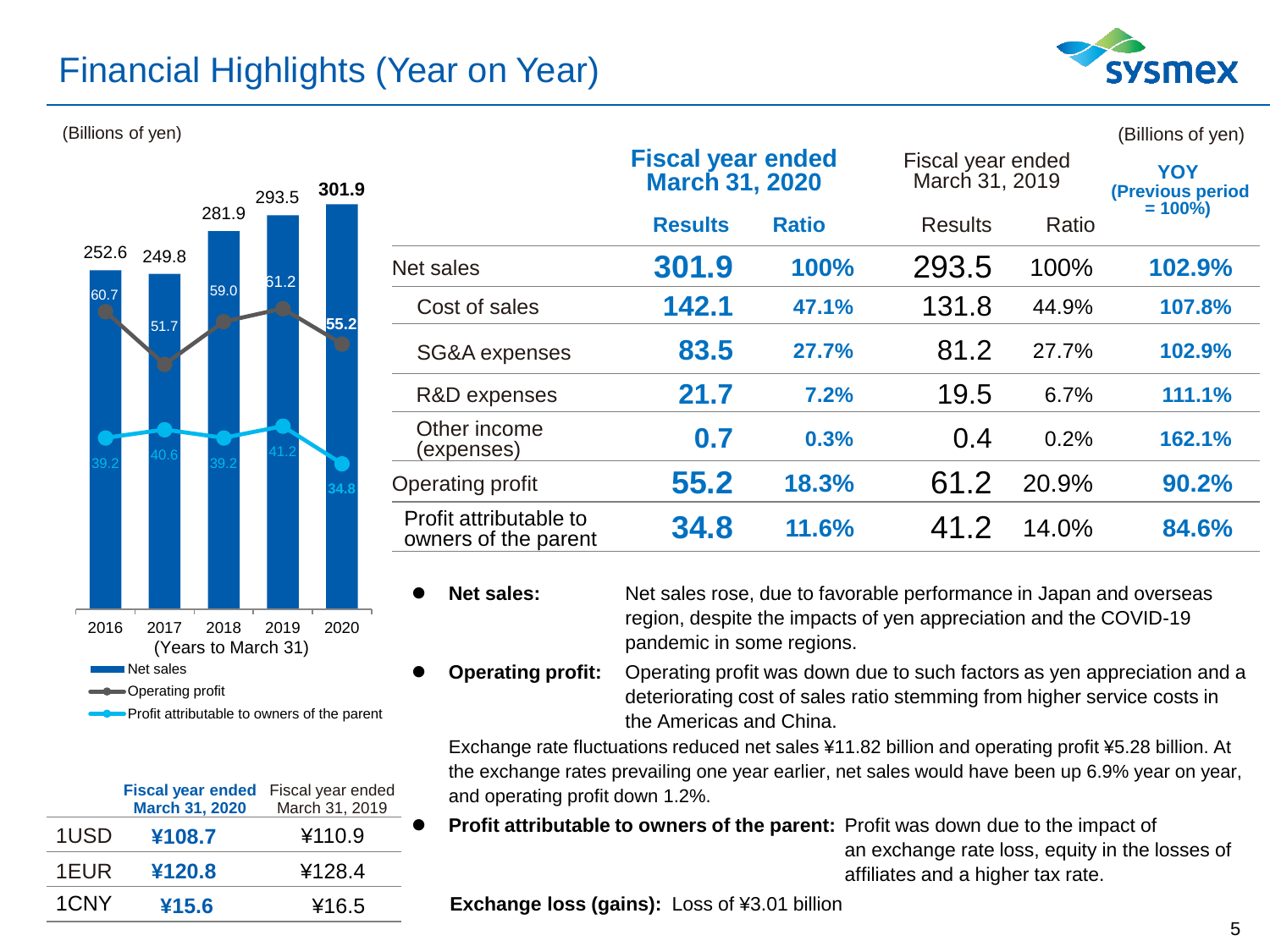# Financial Highlights (vs. Forecast)



|                                                | <b>Fiscal year ended</b><br><b>March 31, 2020</b> |              | <b>Revised forecast</b><br>(Announced in November 2019) |              | (Billions of yen)          |
|------------------------------------------------|---------------------------------------------------|--------------|---------------------------------------------------------|--------------|----------------------------|
|                                                | <b>Results</b>                                    | <b>Ratio</b> | <b>Results</b>                                          | <b>Ratio</b> | <b>Achievement</b><br>rate |
| Net sales                                      | 301.9                                             | 100%         | 310.0                                                   | 100%         | 97.4%                      |
| Cost of sales                                  | 142.1                                             | 47.1%        | 143.0                                                   | 46.1%        | 99.4%                      |
| SG&A expenses                                  | 83.5                                              | 27.7%        | 85.8                                                    | 27.7%        | 97.4%                      |
| R&D expenses                                   | 21.7                                              | 7.2%         | 22.0                                                    | 7.1%         | 98.9%                      |
| Other income (expenses)                        | 0.7                                               | 0.3%         | 0.8                                                     | 0.3%         | 98.1%                      |
| Operating profit                               | 55.2                                              | 18.3%        | 60.0                                                    | 19.4%        | 92.1%                      |
| Profit attributable to owners<br>of the parent | 34.8                                              | 11.6%        | 38.5                                                    | 12.4%        | 90.6%                      |

|      | <b>Fiscal year ended</b><br><b>March 31, 2020</b> | Assumed<br>exchange rates |
|------|---------------------------------------------------|---------------------------|
| 1USD | ¥108.7                                            | ¥108.3                    |
| 1EUR | ¥120.8                                            | ¥120.7                    |
| 1CNY | ¥15.6                                             | ¥15.5                     |

- Net sales: Due to lower US sales in the hemostasis and urinalysis fields, as well as lower sales from distributors in Central and South America and EMEA, net sales were down in Q4 and below forecast. Also, sales were affected by the COVID-19 pandemic in some regions.
- ⚫ **Operating profit:** Operating profit was below forecast due to lower gross profit, owing to deterioration in the cost of sales ratio.

Exchange rate fluctuations increased net sales ¥1.01 billion and operating profit ¥0.47 billion compared with forecast levels.

⚫ **Profit attributable to owners of the parent:** Profit fell short of forecast due to lower-thanexpected operating profit and an exchange rate loss stemming from exchange rate fluctuations at the end of March.

**Exchange loss (gains):** Down ¥1.34 billion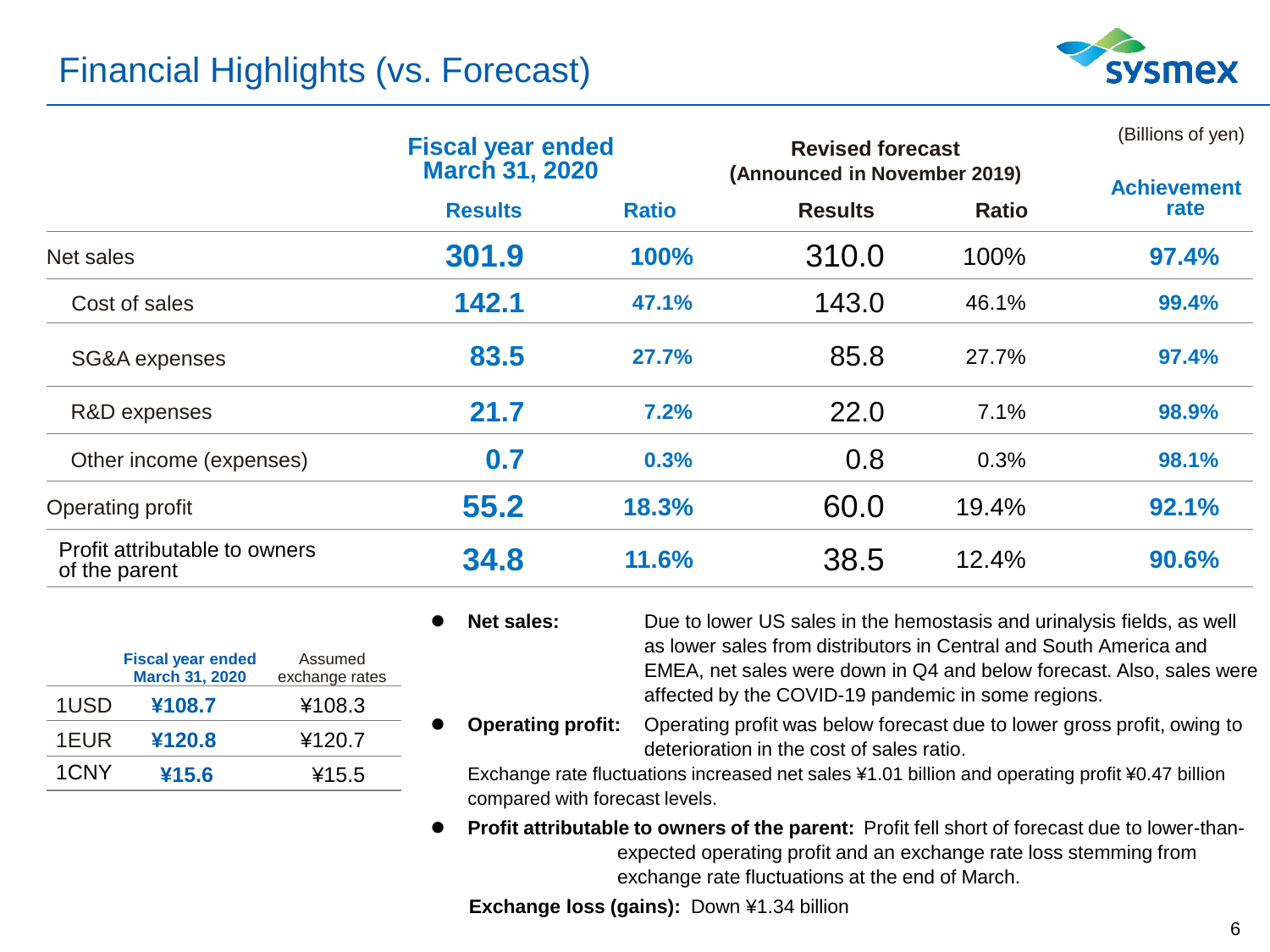

|             |                | <b>Fiscal year ended</b><br><b>March 31, 2020</b> | Fiscal year ended March<br>31, 2019 |                         |  |
|-------------|----------------|---------------------------------------------------|-------------------------------------|-------------------------|--|
|             | <b>Results</b> | <b>Ratio</b>                                      | Yen basis                           | Local currency<br>basis |  |
| Net sales   | 301.9          | 100.0%                                            | 102.9%                              | 106.9%*                 |  |
| Americas    | 71.0           | 23.5%                                             | 100.7%                              | 102.8%                  |  |
| <b>EMEA</b> | 77.2           | 25.6%                                             | 102.1%                              | 108.4%                  |  |
| China       | 80.0           | 26.5%                                             | 102.3%                              | 108.4%                  |  |
| AP          | 26.9           | 8.9%                                              | 107.6%                              | 111.0%*                 |  |
| Japan       | 46.7           | 15.5%                                             | 106.0%                              |                         |  |

\* Year-on-year increase on a yen basis, excluding the impact of exchange rate fluctuations





Net Sales by Destination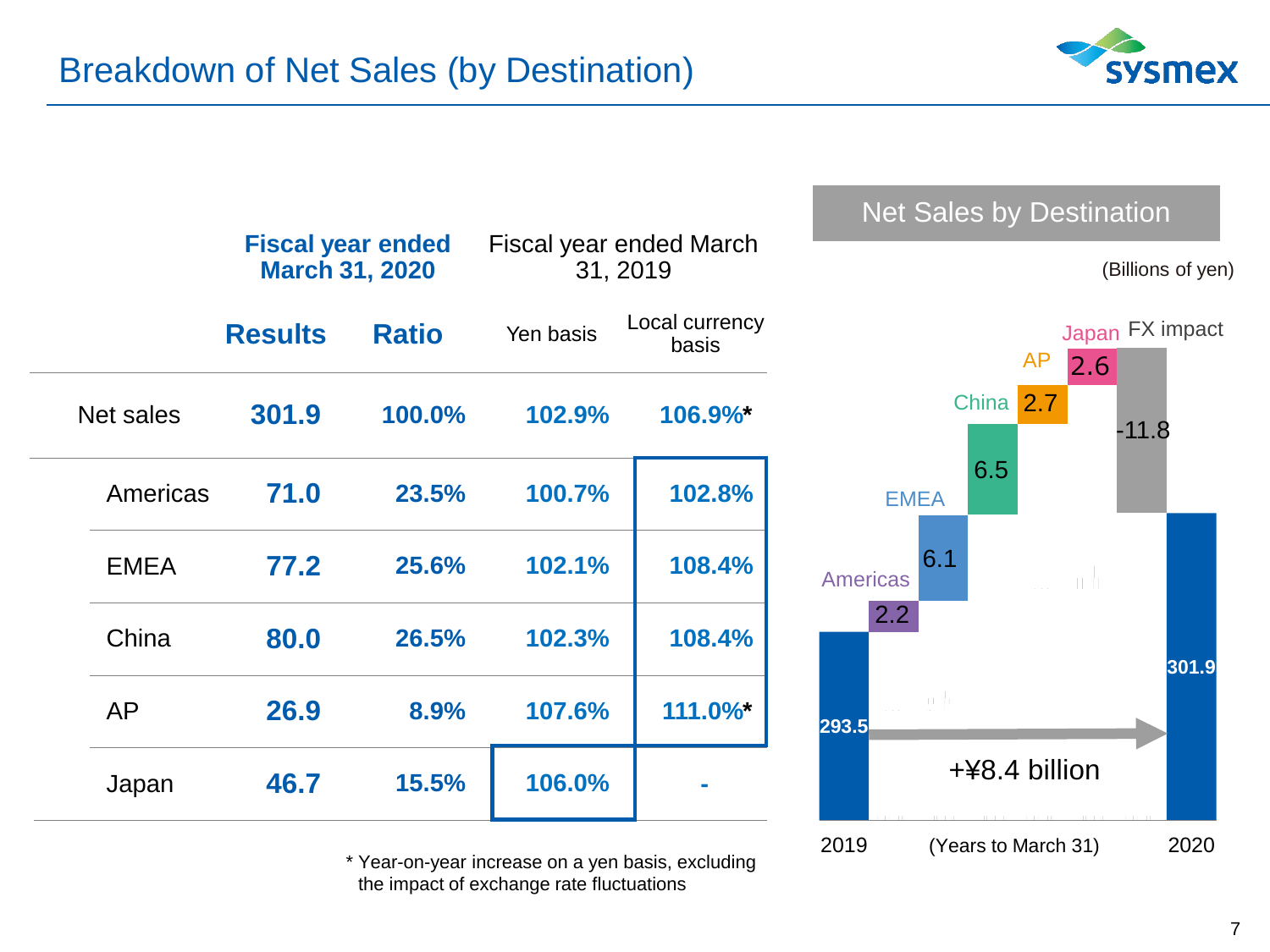# Sales by Business and Product Type



(Billions of yen)

|            |                 |                                                            | Fiscal year ended<br>March 31, 2020 |        | Fiscal year ended<br>March 31, 2019 |        | YoY<br>(Previous period = | <b>YoY</b> at previous<br>year's rate |
|------------|-----------------|------------------------------------------------------------|-------------------------------------|--------|-------------------------------------|--------|---------------------------|---------------------------------------|
|            |                 |                                                            | <b>Results</b>                      | Ratio  | <b>Results</b>                      | Ratio  | 100%)                     |                                       |
|            |                 | Hematology                                                 | 187.2                               | 62.0%  | 181.6                               | 61.9%  | 103.1%                    | 107.0%                                |
|            |                 | <b>Hemostasis</b>                                          | 48.2                                | 16.0%  | 47.9                                | 16.3%  | 100.6%                    | 105.0%                                |
|            |                 | <b>Urinalysis</b>                                          | 21.2                                | 7.0%   | 21.0                                | 7.2%   | 101.0%                    | 105.6%                                |
| <b>B</b>   |                 | Immunochemistry                                            | 14.8                                | 4.9%   | 13.9                                | 4.7%   | 106.5%                    | 110.3%                                |
|            |                 | Clinical chemistry                                         | 2.9                                 | 1.0%   | 3.1                                 | 1.1%   | 91.3%                     | 92.7%                                 |
| buysiness  |                 | <b>FCM</b> business                                        | 1.5                                 | 0.5%   | 1.5                                 | 0.5%   | 97.9%                     | 102.3%                                |
|            |                 | Other IVD                                                  | 14.6                                | 4.9%   | 13.7                                | 4.7%   | 106.4%                    | 109.8%                                |
|            |                 | <b>IVD business</b>                                        | 290.6                               | 96.3%  | 283.1                               | 96.5%  | 102.7%                    | 106.7%                                |
|            |                 | <b>LS business</b>                                         | 11.2                                | 3.7%   | 10.3                                | 3.5%   | 108.9%                    | 113.3%                                |
|            |                 | <b>Total sales</b>                                         | 301.9                               | 100.0% | 293.5                               | 100.0% | 102.9%                    | 106.9%                                |
|            |                 | <b>Instruments</b>                                         | 81.2                                | 26.9%  | 82.6                                | 28.2%  | 98.2%                     | 102.1%                                |
| <b>B</b>   | <b>Reagents</b> |                                                            | 173.1                               | 57.3%  | 167.8                               | 57.2%  | 103.2%                    | 107.3%                                |
|            |                 | (Excluding the impact of reclassifying products in China)* |                                     |        |                                     |        | $(104.1\%)$               | (108.3%)                              |
| prduct typ | <b>Services</b> |                                                            | 37.5                                | 12.4%  | 34.5                                | 11.8%  | 108.7%                    | 112.2%                                |
|            |                 | (Excluding the impact of reclassifying products in China)* |                                     |        |                                     |        | (104.5%)                  | (107.6%)                              |
| $\sigma$   | <b>Others</b>   |                                                            | 10.0                                | 3.3%   | 8.4                                 | 2.9%   | 118.9%                    | 124.3%                                |
|            |                 | <b>Total sales</b>                                         | 301.9                               | 100.0% | 293.5                               | 100.0% | 102.9%                    | 106.9%                                |

\* In China, some sales included in "reagents" through the second quarter of the fiscal year ended March 31, 2019 were reclassified to "services" from the third quarter.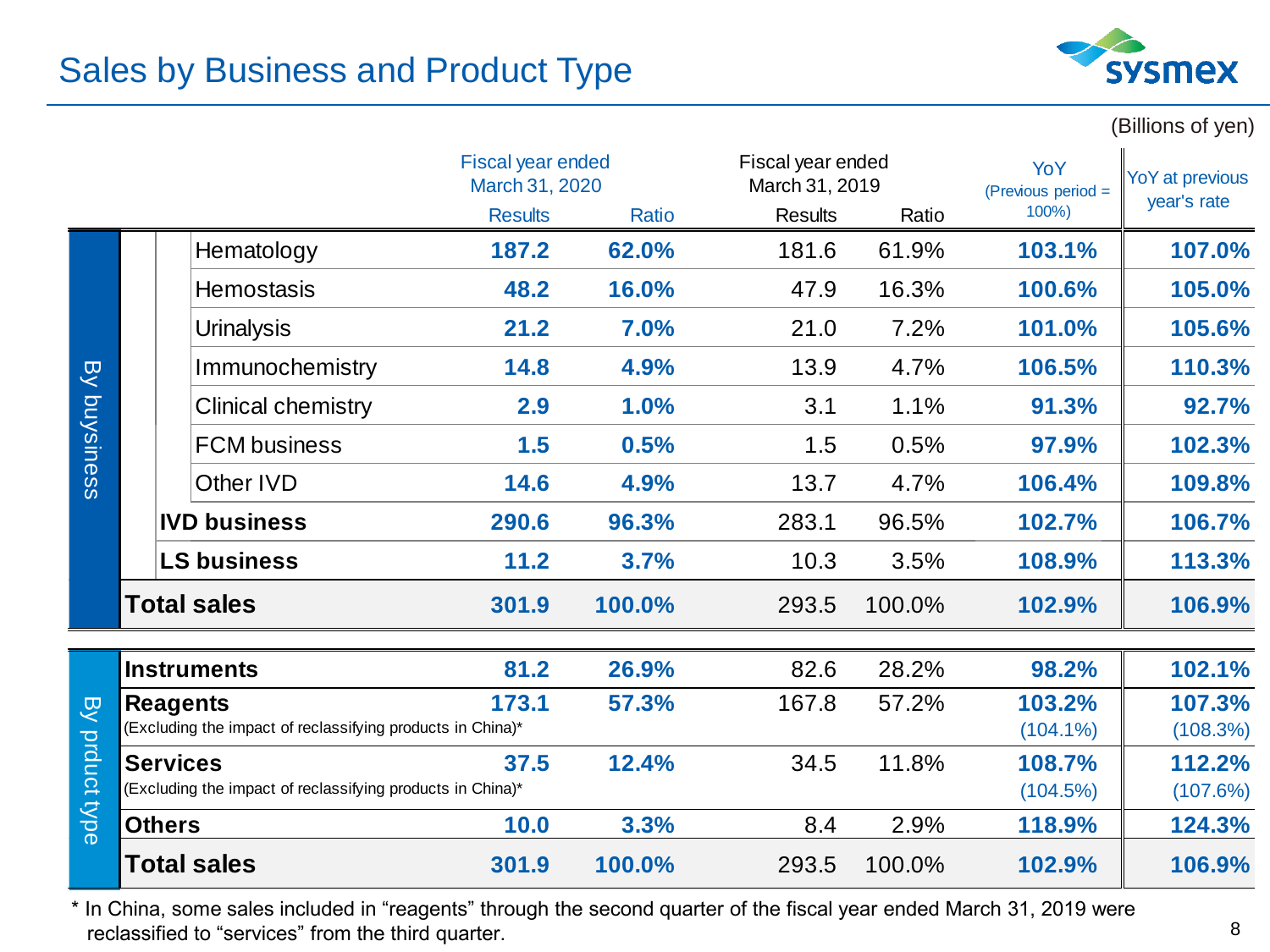

#### Operating profit fell due to the impact of exchange rates and a worsening cost of sales ratio.



(Cost of sales: +¥0.38 billion; SG&A expenses: +¥0.41 billion; R&D expenses: +¥1.06 billion)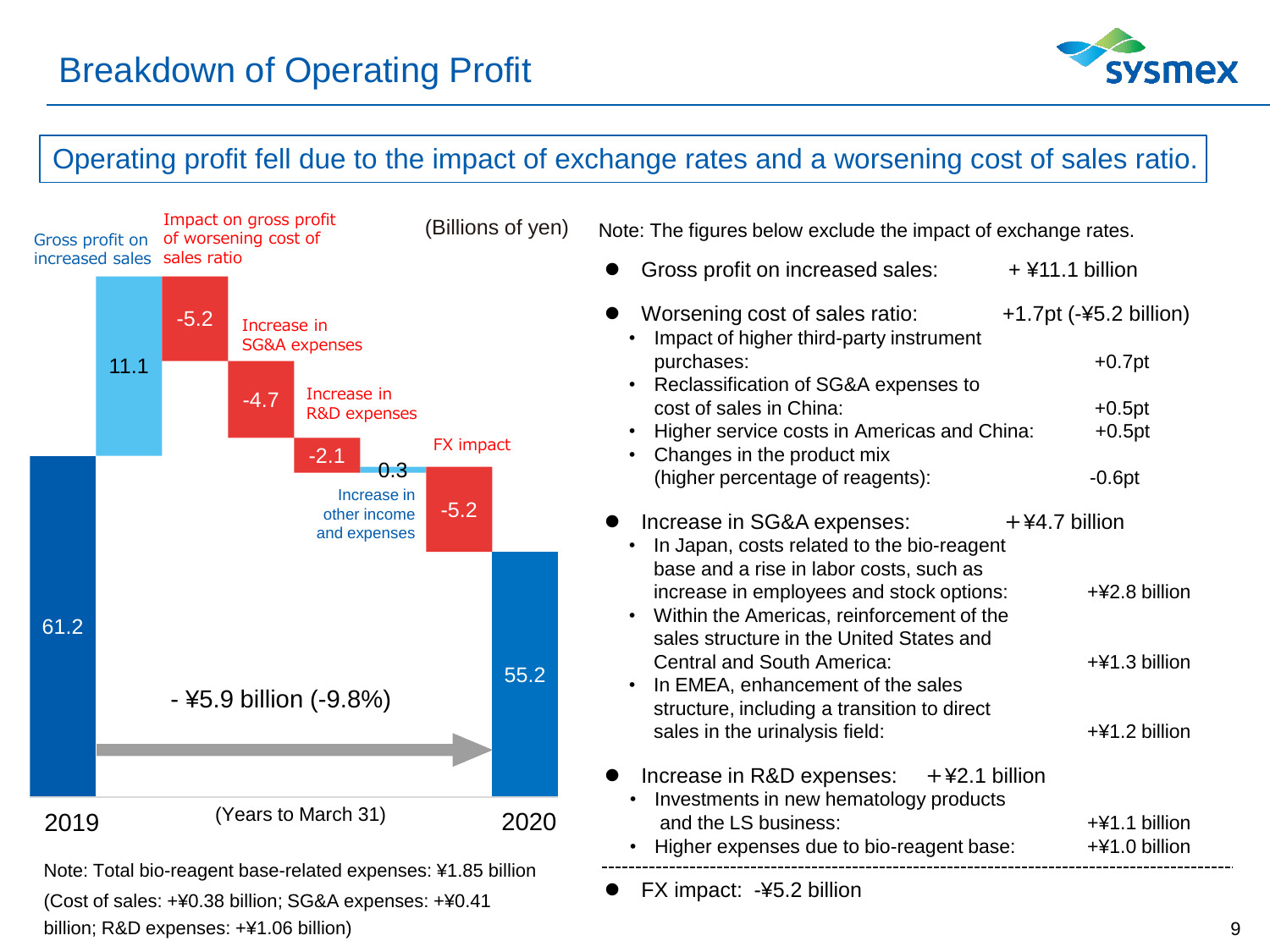# Breakdown of Assets and Liabilities/Equity





Note: The application of IFRS16 affected property, plant and equipment; current liabilities; and non-current liabilities.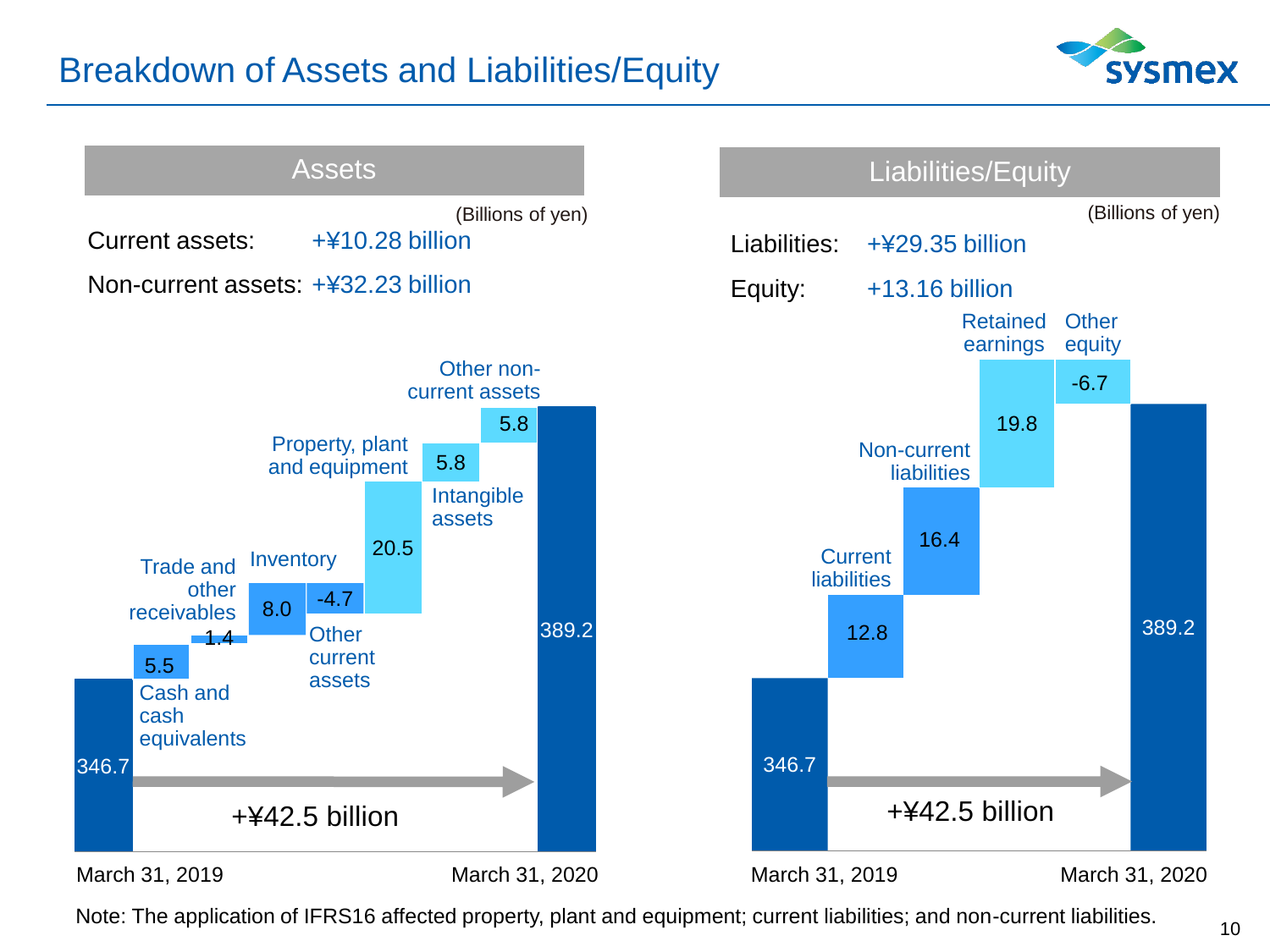# Consolidated Cash Flows





Note: The application of IFRS16 affected operating CF and financing CF for the year ending March 31, 2020.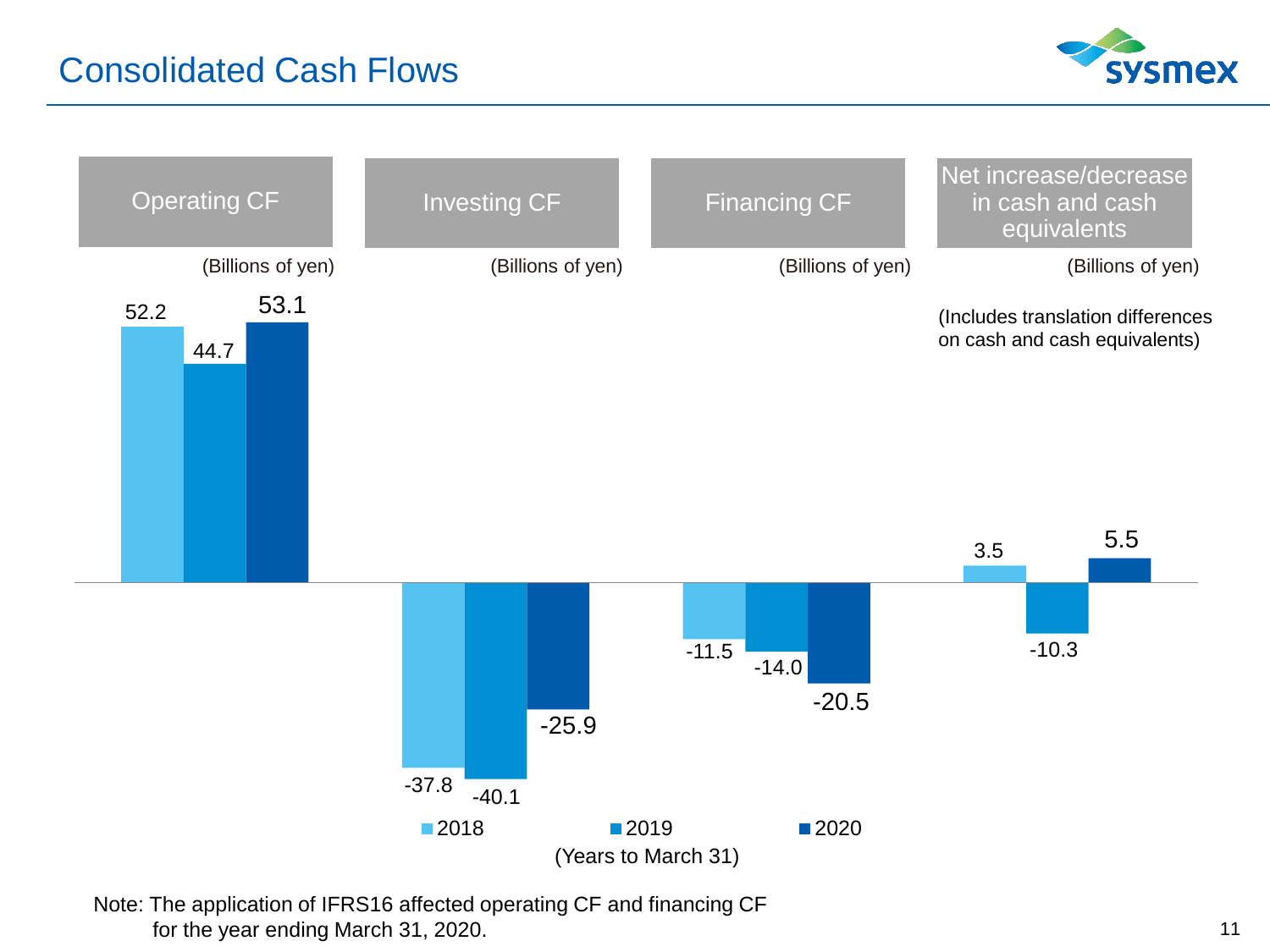# **Topics**

#### IVD Business

- ⚫ Sysmex Obtains Multiple Large Orders in India's Hematology Market, Where We Revised the Sales Structure in April, 2019
- ⚫ Sysmex Receives Large Order in the Hematology Field from a Prominent US Commercial Lab
- ⚫ In Q3, Sysmex to Launch a New Sales Structure in the Mid/Low-End Hematology Markets in Brazil
- ⚫ Sysmex Invests in Astrego Diagnostics with a View to Developing New Solutions for Urinary Tract Infections in the Primary Care Business

#### Life Science Business

- In Q2, Sysmex Begins Accepting Orders for the Oncopanel System for Use in Cancer Gene Profiling, Which Has Received Insurance Coverage
- ⚫ Sysmex Obtains First Manufacturing and Marketing Approval in Japan for Blood-Based RAS Gene Mutation Testing for Colorectal Cancer
- ⚫ Sysmex Receives Regulatory Approval in China of an *in Vitro* Diagnostic Reagent to Help Diagnose Breast Cancer Lymph Node Metastasis Using the OSNA™ Method
- ⚫ Sysmex Signs a Distributorship Agreement with BGI Genomics and Obtains Marketing Approval in Japan for the Novel Coronavirus Nucleic Acid Detection Kits (RT-PCR Method)

#### **Other**

- ⚫ Aiming for Sustainable Growth, Sysmex Introduces a Globally Consistent Job-Based Human Resource Management System in April 2020
- ⚫ Sysmex Selected for Inclusion in the Dow Jones Sustainability World Index for the Fourth Consecutive Year



Astrego's proprietary microfluidic technology



MEMRER OF

Dow Jones

In collaboration with

**Sustainability Indices** 



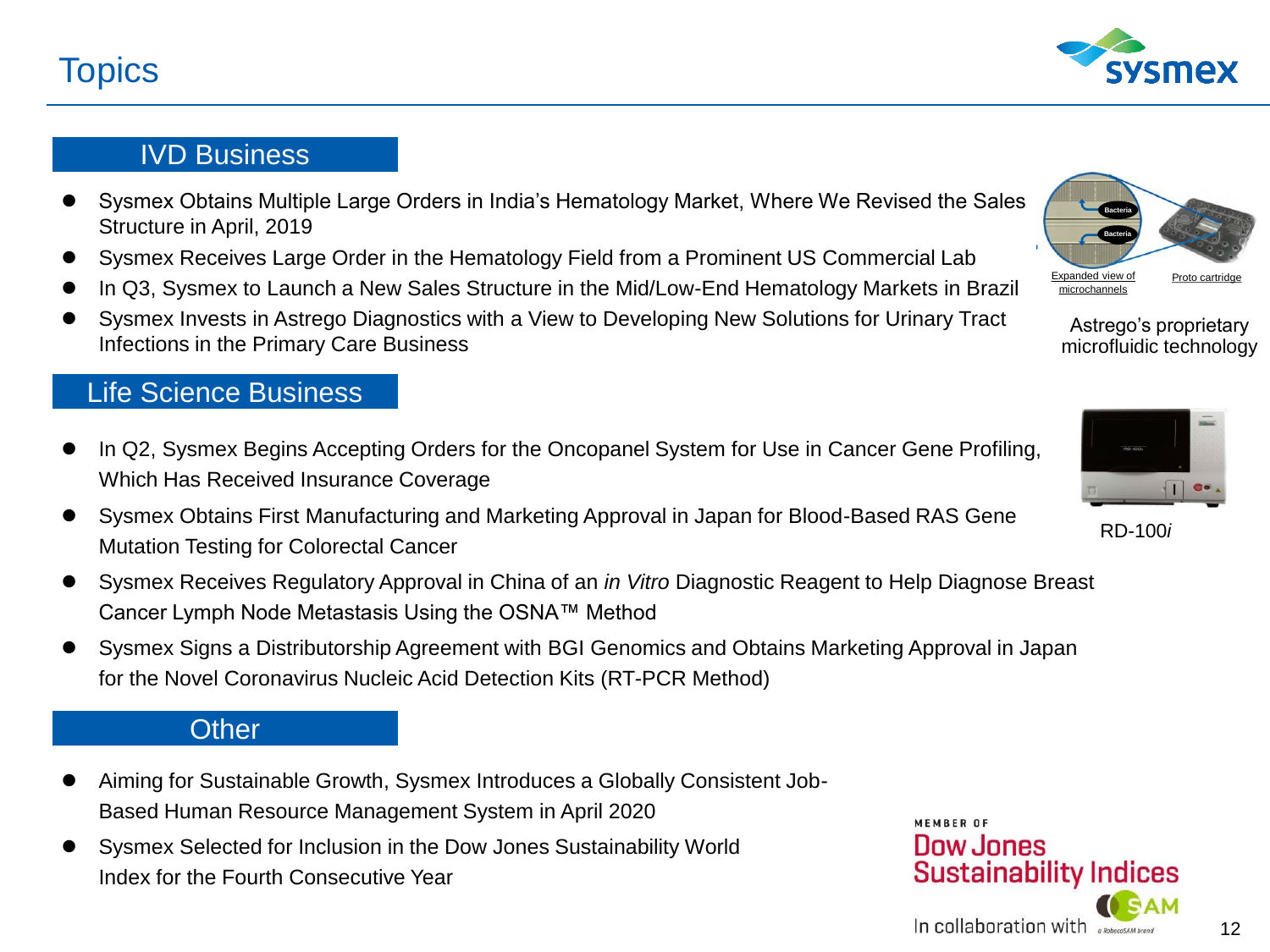# Information by Destination (Americas)





| (Billions of yen) | <b>Fiscal year ended</b><br><b>March 31, 2020</b> | Fiscal year ended<br>March 31, 2019 | YoY<br>(Previous period = 100%) |                                |  |
|-------------------|---------------------------------------------------|-------------------------------------|---------------------------------|--------------------------------|--|
|                   |                                                   |                                     | <b>Yen basis</b>                | <b>Local currency</b><br>basis |  |
| <b>Sales</b>      | 71.0                                              | 70.5                                | 100.7%                          | 102.8%                         |  |
| Instruments       | 22.1                                              | 24.5                                | 90.2%                           | 92.0%                          |  |
| Reagents          | 31.5                                              | 29.2                                | 108.0%                          | 110.2%                         |  |
| Services, others  | 17.3                                              | 16.7                                | 103.6%                          | 105.6%                         |  |

**Sales for this region rose thanks to higher reagent sales in North America in the hematology field, despite lower US sales in the hemostasis and urinalysis fields and to distributors in Central and South America.**

- Instruments: Sales decreased, with sales in the United States falling as the result of lower sales in the hemostasis field compared with major orders received from a prominent commercial lab in the same period of the previous year, a decrease in sales to distributors in Central and South America, and delays in instrument installation stemming from the spreading COVID-19 pandemic.
- ⚫ Reagents: Sales rose, thanks to robust reagent sales in North America stemming from an increase in the installed hematology instrument base.

#### **Topics**

- Sysmex received a large order in the hematology field from a prominent US commercial lab.
- ⚫ In Q3, Sysmex launched a new sales structure in the mid/low-end hematology markets in Brazil.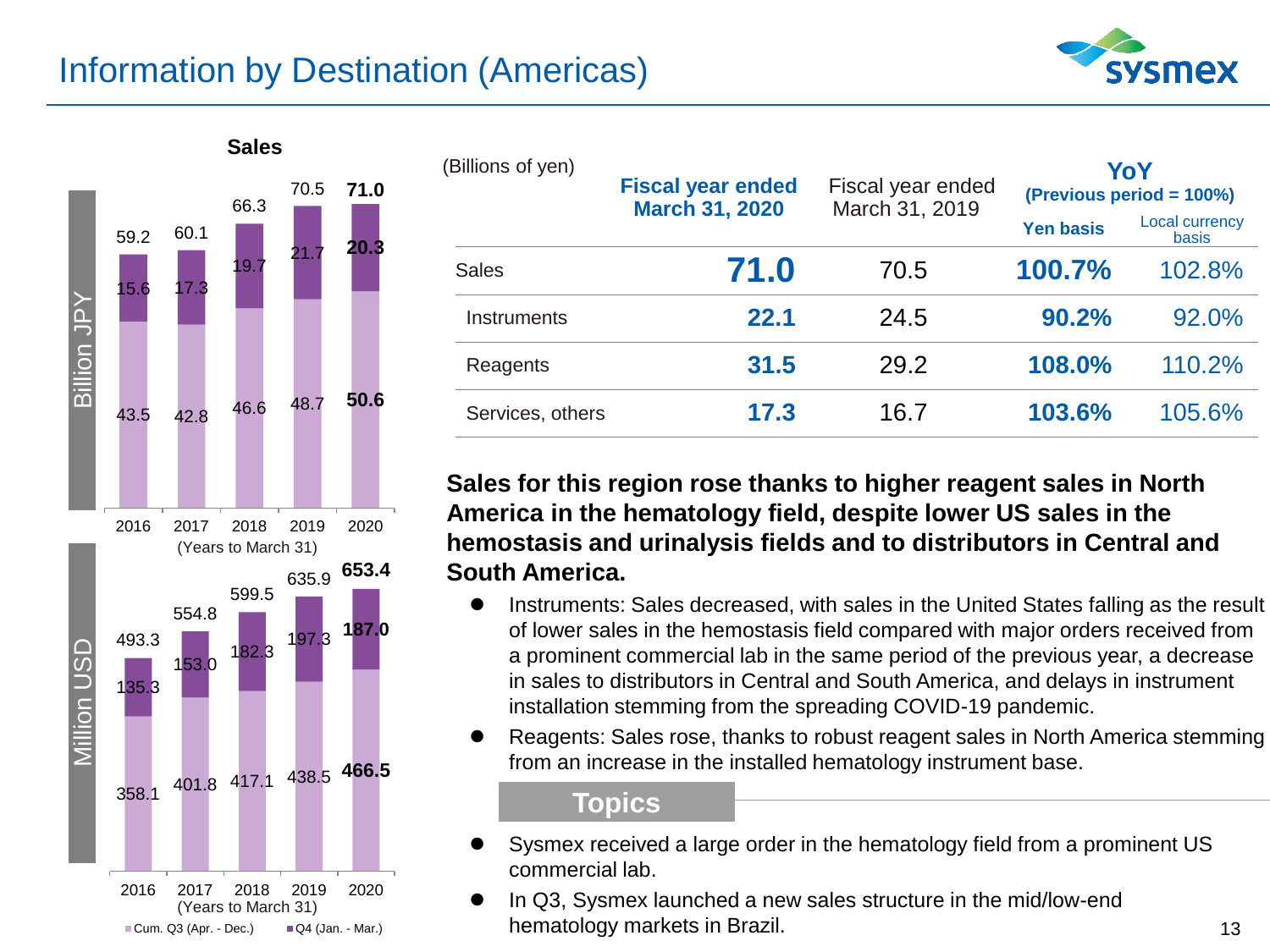# Information by Destination (EMEA)





| (Billions of yen) | <b>Fiscal year ended</b> | Fiscal year ended | YoY<br>(Previous period = 100%) |                                       |  |
|-------------------|--------------------------|-------------------|---------------------------------|---------------------------------------|--|
|                   | <b>March 31, 2020</b>    | March 31, 2019    | <b>Yen basis</b>                | <b>Local currency</b><br><b>basis</b> |  |
| <b>Sales</b>      | 77.2                     | 75.6              | 102.1%                          | 108.4%                                |  |
| Instruments       | 21.0                     | 22.1              | 95.0%                           | 100.7%                                |  |
| Reagents          | 44.1                     | 41.8              | 105.4%                          | 112.0%                                |  |
| Services, others  | 12.1                     | 11.6              | 103.6%                          | 110.0%                                |  |

#### **Sales grew, thanks to higher sales of hematology reagents in various regions, as well as to an increase in urinalisis direct sales in the United Kingdom and France.**

- ⚫ Instruments: Direct sales led to a favorable increase in the urinalysis field. However, instrument sales were flat year on year due to a large hematology order in Italy received in the fourth quarter of the preceding fiscal year, as well as to constrained activity due to lockdowns in various countries from March.
- ⚫ Reagents: Sales were up, due to higher sales in the hematology field, mainly in the Middle East, Russia and other emerging markets, and a rise in sales of new products in the urinalysis field.

#### **Topics**

In Q4, Sysmex commenced sales of a new instrument in the hemostasis field within its own direct-sales region.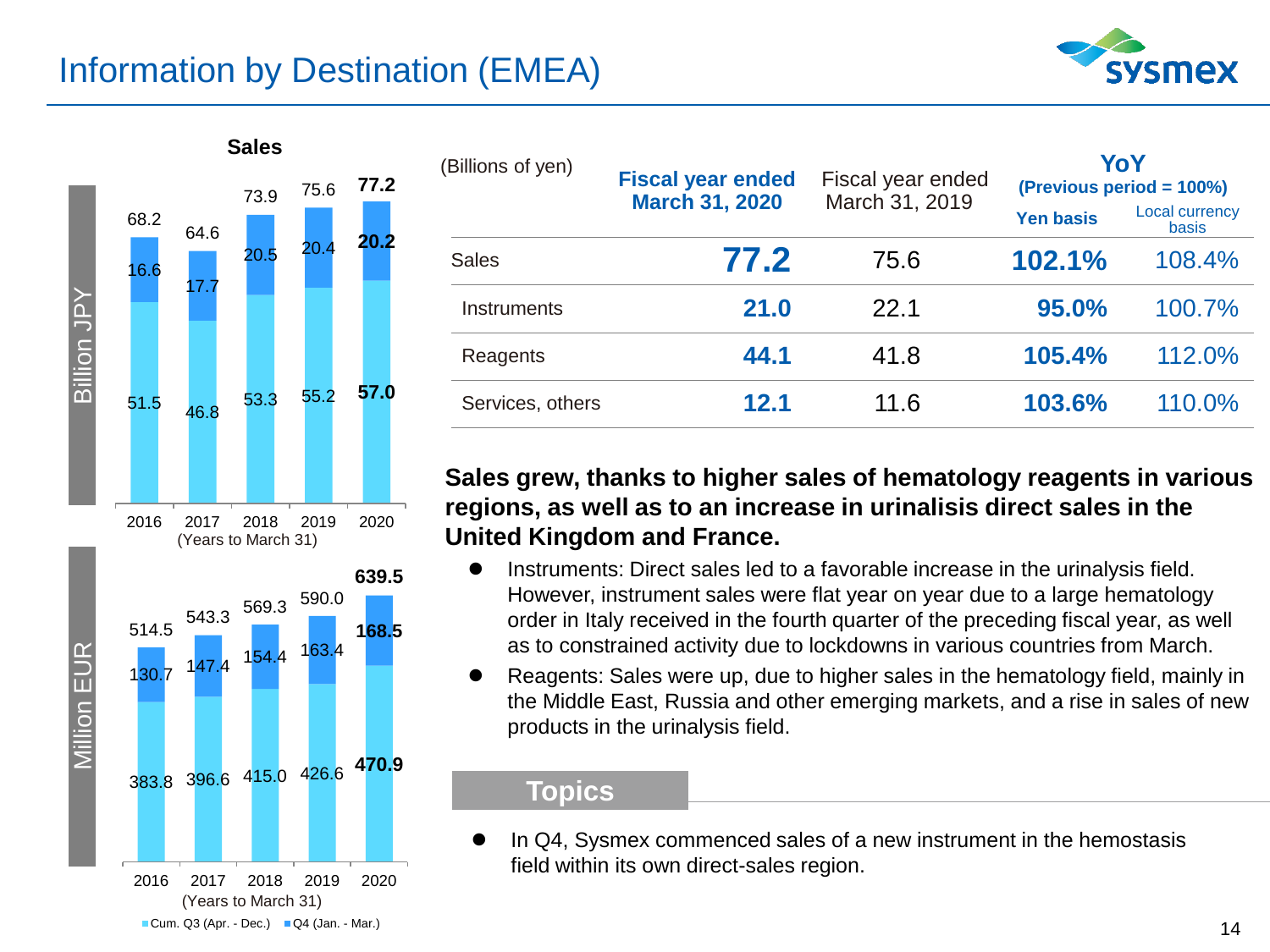# Information by Destination (China)





| <b>Sales</b> |      |      | (Billions of yen) | <b>Fiscal year ended</b><br><b>March 31, 2020</b> | Fiscal year ended<br>March 31, 2019 | <b>Yen basis</b>      | YoY<br>(Previous period = 100%)<br>Local currency<br><b>basis</b> |
|--------------|------|------|-------------------|---------------------------------------------------|-------------------------------------|-----------------------|-------------------------------------------------------------------|
| 72.0         | 78.2 | 80.0 | <b>Sales</b>      | 80.0                                              | 78.2                                | 102.3%                | 108.4%                                                            |
| 19.          | 23.4 | 23.4 | Instruments       | 21.4                                              | 19.9                                | 107.3%                | 113.7%                                                            |
|              |      |      | Reagents*         | 50.3                                              | 53.1                                | 94.7%<br>(97.5%)      | 100.4%<br>(103.3%)                                                |
| ro o         | 54.7 | 56.5 | Services, others* | 8.2                                               | 5.0                                 | 163.9%<br>$(146.1\%)$ | 172.5%<br>$(154.0\%)$                                             |

\* Some sales previously included in "reagents" were reclassified to "services" from the third quarter of the fiscal year ended March 31, 2019. Figures in parentheses indicate performance excluding the impact of this reclassification.

#### **Reagent sales fell due to impact of the COVID-19 outbreak in the fourth quarter, but instrument sales rose, leading to higher sales for the region.**

- ⚫ Instruments: Sales rose substantially as installed instruments increased in various fields in the fourth quarter in tandem with the growing COVID-19 pandemic, and thanks to the contribution of new products in the hemostasis field.
- ⚫ Reagents: Sales were flat year on year, affected by a downturn in testing demand stemming from the restraint of testing other than for COVID-19. (Sales would have been up year on year without the effect of reclassification.)

#### **Topics**

- ⚫ In the fourth quarter, Sysmex launched a new instrument in the hemostasis field and newly approved immunochemistry reagent.
- ⚫ In December, Sysmex Received regulatory approval of a system to test for breast cancer lymph node metastasis using the OSNA™ method. However, sales various sympthics included admig and contract means (Years to March 31)<br>Sales were delayed due to the expanding COVID-19 pandemic.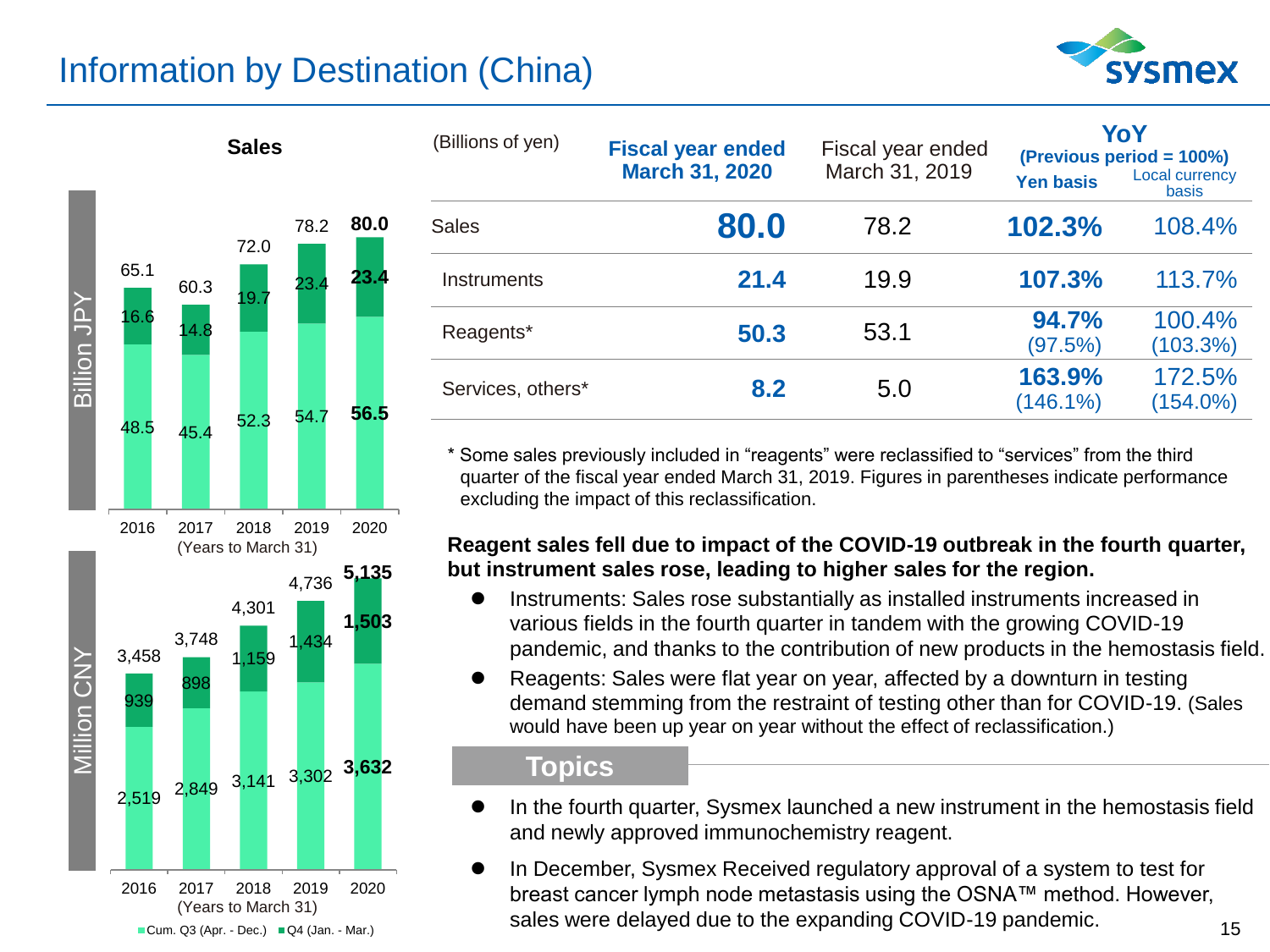



| (Billions of yen) | <b>Fiscal year ended</b><br><b>March 31, 2020</b> | Fiscal year ended<br>March 31, 2019 | YoY<br>(Previous period = 100%)<br><b>Yen basis</b> |
|-------------------|---------------------------------------------------|-------------------------------------|-----------------------------------------------------|
| Sales             | 26.9                                              | 25.0                                | 107.6%<br>(111.0%)                                  |
| Instruments       | 6.2                                               | 6.8                                 | 91.4%                                               |
| Reagents          | 18.1                                              | 15.8                                | 114.8%                                              |
| Services, others  | 2.4                                               | 2.3                                 | 106.0%                                              |

Note: Figures in parentheses exclude the impact of exchange rate fluctuations.

#### **Sales expanded despite lower sales of instruments in Indonesia, due to an increase in sales in India and higher sales of hematology reagents, centered on Southeast Asia.**

- ⚫ Instruments: Sales were down, affected by lower sales in Indonesia, due to fiscal deficits in the national health insurance plan and as the result of comparison with a major order received in Taiwan in the same period of the preceding fiscal year.
- ⚫ Reagents: Sales rose by double digits, as a prolonged outbreak of dengue fever led to higher sales in the hematology field in South and Southeast Asia, as well as a contribution from sales of immunochemistry reagents.

#### **Topics**

⚫ Sysmex completed regulatory registrations of a hemostasis instrument in Thailand, the Philippines and Singapore. (The product is slated for launch in the fiscal year ending March 31, 2021.)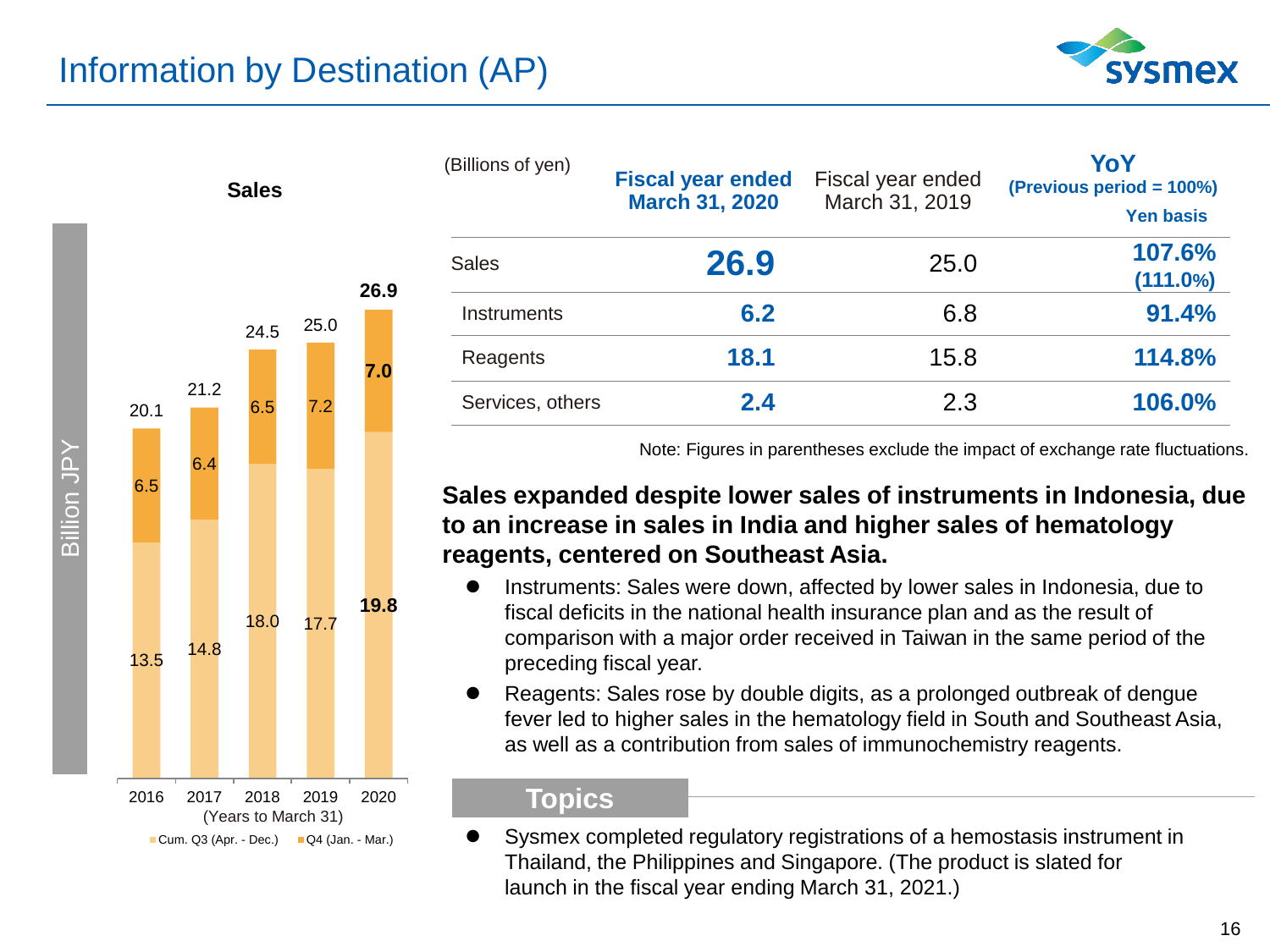**Sales**

**12.7** 

**46.7** 



| (Billions of yen) | <b>Fiscal year ended</b><br><b>March 31, 2020</b> | Fiscal year ended<br>March 31, 2019 | YoY<br>(Previous period = 100%)<br><b>Yen basis</b> |
|-------------------|---------------------------------------------------|-------------------------------------|-----------------------------------------------------|
| <b>Sales</b>      | 46.7                                              | 44.0                                | 106.0%                                              |
| Instruments       | 10.2                                              | 9.1                                 | 113.2%                                              |
| Reagents          | 28.9                                              | 27.7                                | 104.5%                                              |
| Services, others  | 7.4                                               | 7.2                                 | 103.0%                                              |

**Sales rose thanks to higher sales of instruments in the hematology and hemostasis fields, as well as to increased sales of reagents in line with an expanded base of installed instruments.** 

- Instruments: Sales increased due to orders received in the hematology field and a successful bid to win out over competitors in the hemostasis field by accelerating the launch of the CN Series.
- ⚫ Reagents: Sales increased due to higher sales in the hemostasis and immunochemistry fields.
- ⚫ Services, others: Sales rose due to an increase in the number of tests handled by the NCC Oncopanel system.

#### **Topics**

⚫ At the end of March, Sysmex commenced sales of a PCR testing kit for COVID-19.





Cum. Q3 (Apr. - Dec.)  $\Box$  Q4 (Jan. - Mar.)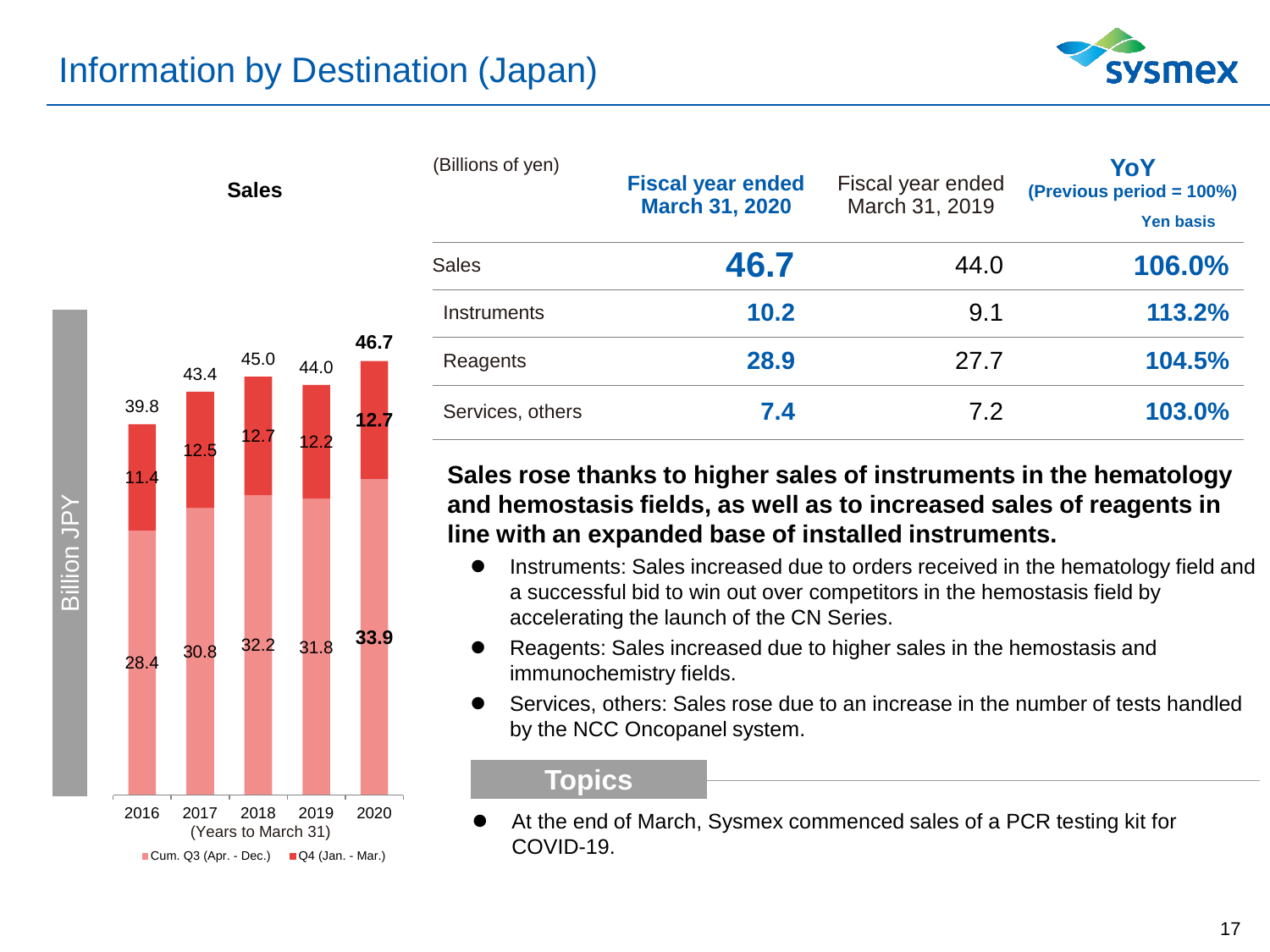Dividend Forecast



### ・Expected dividend up ¥2 compared with the fiscal year ended March 31, 2019

|                                                          | Interim<br>dividend | Year-end<br>dividend | <b>Total</b> | <b>Dividend</b><br>ratio |
|----------------------------------------------------------|---------------------|----------------------|--------------|--------------------------|
| Fiscal year ended<br>March 31, 2019                      | 434                 | ¥36                  | 470          | 35.4%                    |
| <b>Fiscal year ended</b><br>March 31, 2020<br>(proposed) | 436                 | $436*$               | 472          | 43.1%                    |

\* To be proposed at the 53rd Ordinary General Meeting of Shareholders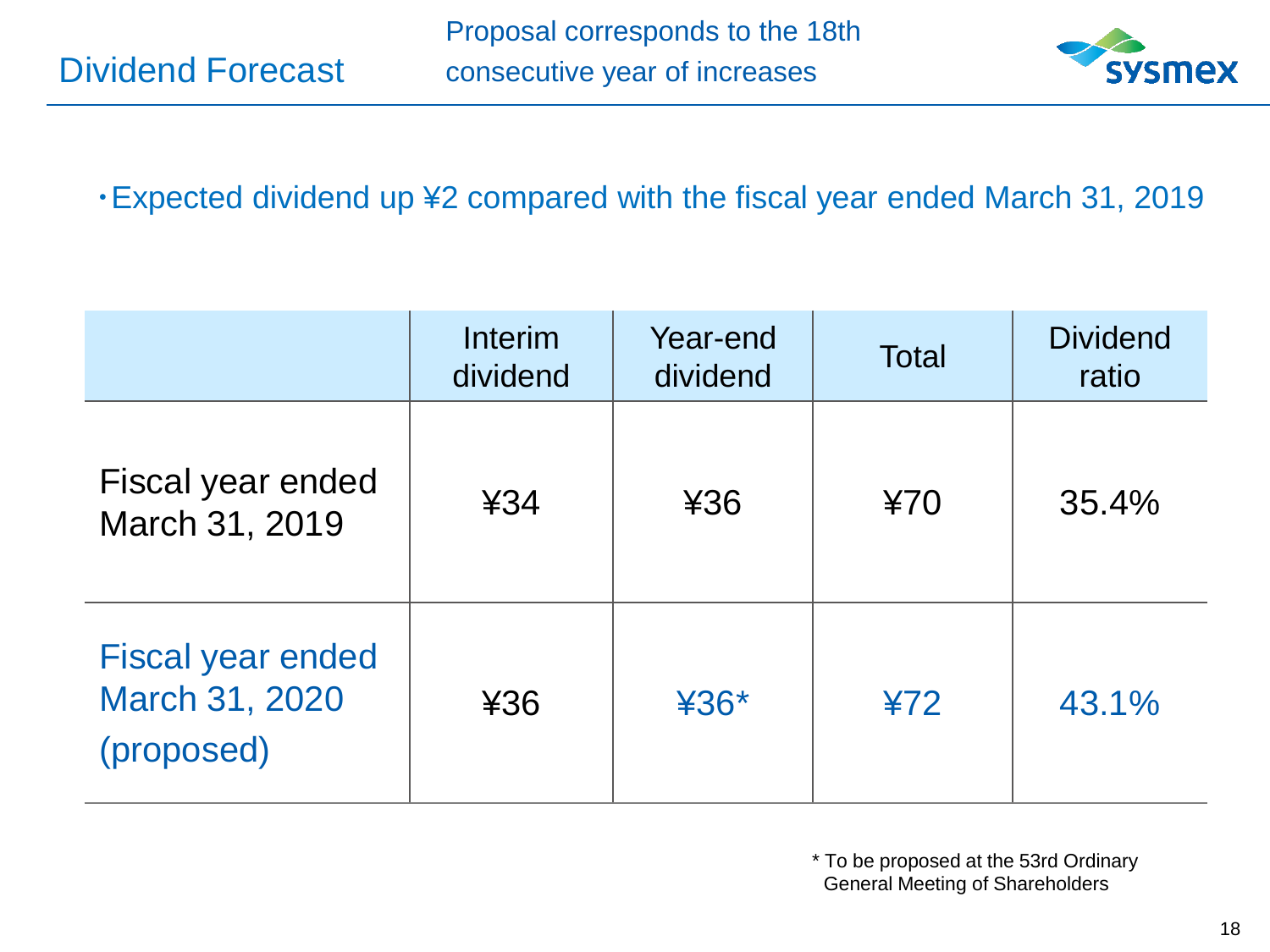

# 2. Perspective on the Financial Forecast for the Fiscal Year Ending March 31, 2021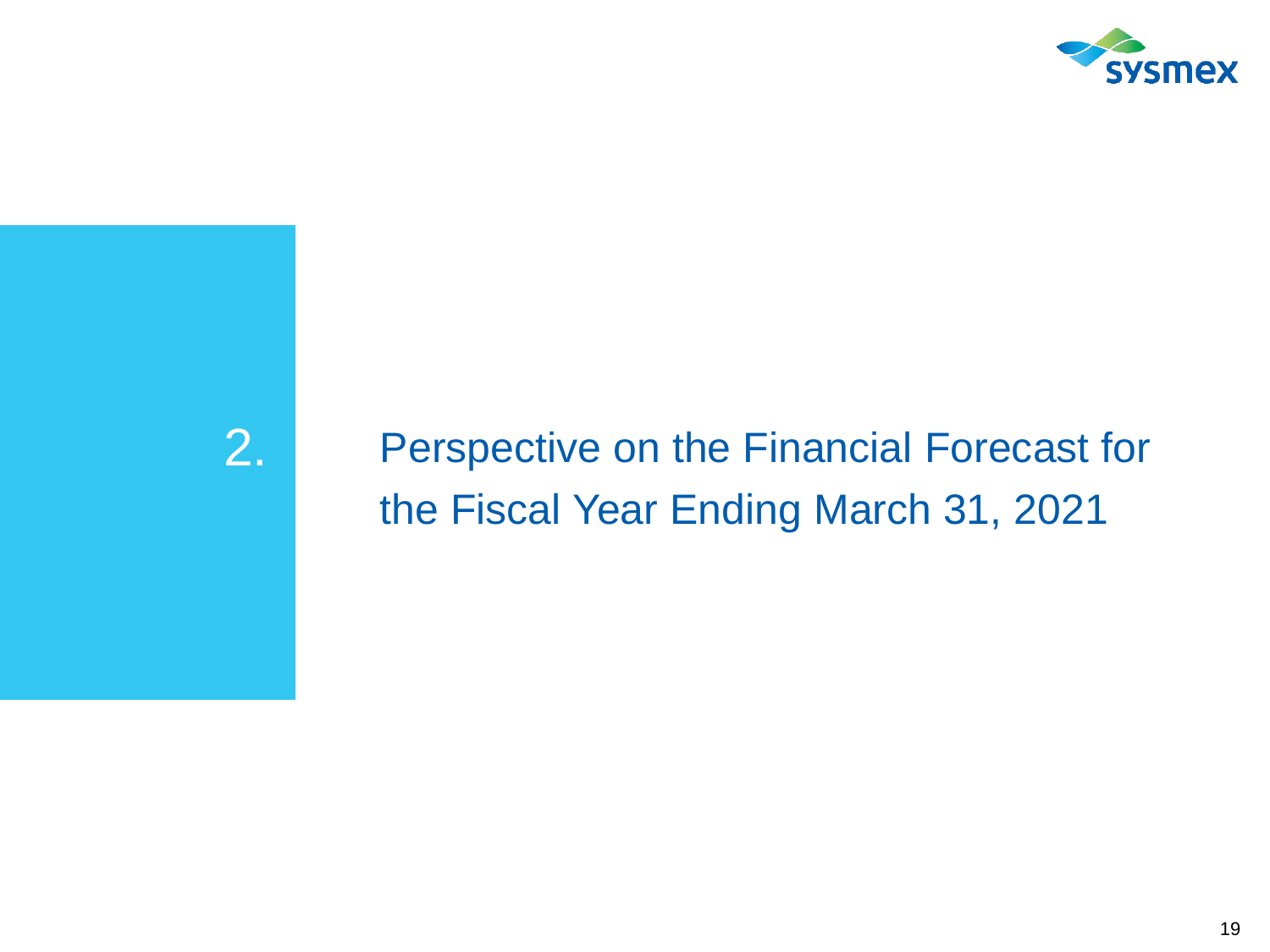

Our consolidated financial forecast for the fiscal year ending March 31, 2021 is undetermined, as is our dividend forecast. While we are currently investigating the impact of the global COVID-19 pandemic on market demand, rationally calculating a financial forecast is problematic at present. We will promptly disclose our financial forecast once calculation becomes possible.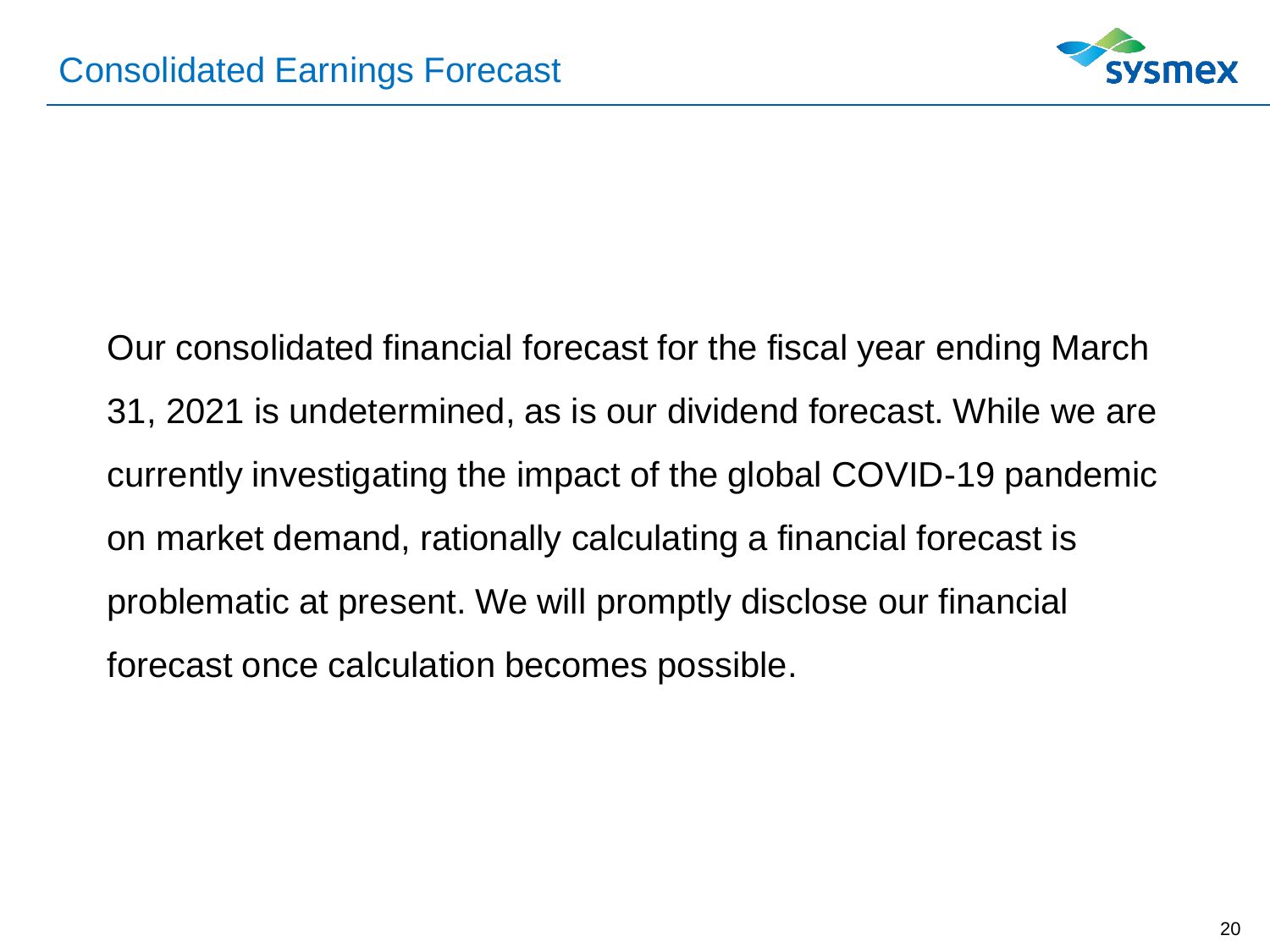# Impact of the COVID-19 Pandemic (1H Forecast)



|                                                                                               | <b>Status of activity limitations</b>                                                                                          | 1H sales forecast                                                                                                                                                                                  |  |  |  |
|-----------------------------------------------------------------------------------------------|--------------------------------------------------------------------------------------------------------------------------------|----------------------------------------------------------------------------------------------------------------------------------------------------------------------------------------------------|--|--|--|
| (Percentage of<br>net sales)                                                                  | Feb.<br>Jan.<br>Mar.<br>Apr.<br>May.<br>Jun.                                                                                   | (YoY, by quarter)                                                                                                                                                                                  |  |  |  |
| Americas<br>(approx. $25\%)$                                                                  | บร<br>Scheduled to begin<br>Late March<br>phased easing in May                                                                 | Q1: Down approx. 15%<br>$\bullet$<br>Q2: Up slightly YoY<br>$\bullet$                                                                                                                              |  |  |  |
| <b>EMEA</b><br>(approx. 25%)                                                                  | <b>Major European</b><br>countries<br>Began phased easing<br>Mid-March<br>in early May                                         | $\checkmark$ Demand will recover as economic activity<br>recommences in Q1 in the United States, Europe<br>and China.<br>$\checkmark$ Demand is likely to recover in 2H in developed               |  |  |  |
| China<br>(approx. 25%)                                                                        | Phased easing from early April<br>Late January                                                                                 | countries in Europe (such as Italy and Spain) and<br>emerging market (such as Central and South<br>America and Africa)                                                                             |  |  |  |
| <b>AP</b><br>(approx. 10%)                                                                    | India $\bullet$<br>Mid-March<br>Lockdown continuing through<br>mid-May<br>Australia<br>Late March Phased easing from early May | Q1-Q2: Down approx. 20%<br>$\bullet$<br>Recovery will take time, as this category contains<br>many emerging-market countries.<br>Likely to recover to previous year's level in 2H.<br>$\checkmark$ |  |  |  |
| Japan<br>(approx. 15%)                                                                        | Early April<br>To continue through<br>(state of emergency<br>late May<br>declaration)                                          | Q1-Q2: Down approx. 5-10%<br>Assuming a phased recovery as economic<br>activity resumes in Q1.                                                                                                     |  |  |  |
| Total                                                                                         |                                                                                                                                | Q1: Down approx. 10-15%<br>Q2: Recovery to a slight YoY decrease                                                                                                                                   |  |  |  |
| Notes: The most significant impact of COVID-19 is expected to be a decrease in reagent sales. |                                                                                                                                |                                                                                                                                                                                                    |  |  |  |

The forecasts above assume that economic activity gradually recommences after Q1.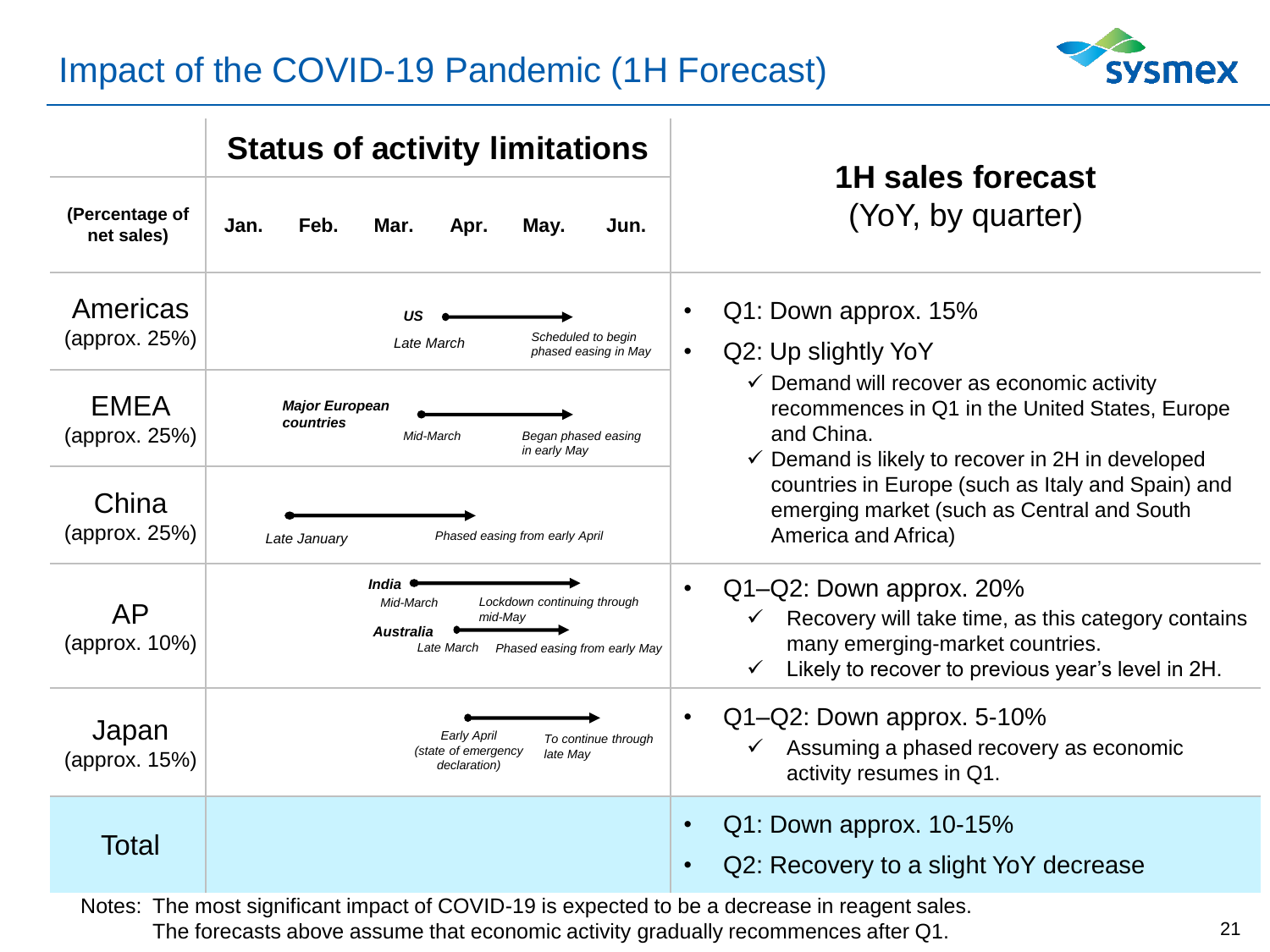

# 3. COVID-19 Initiatives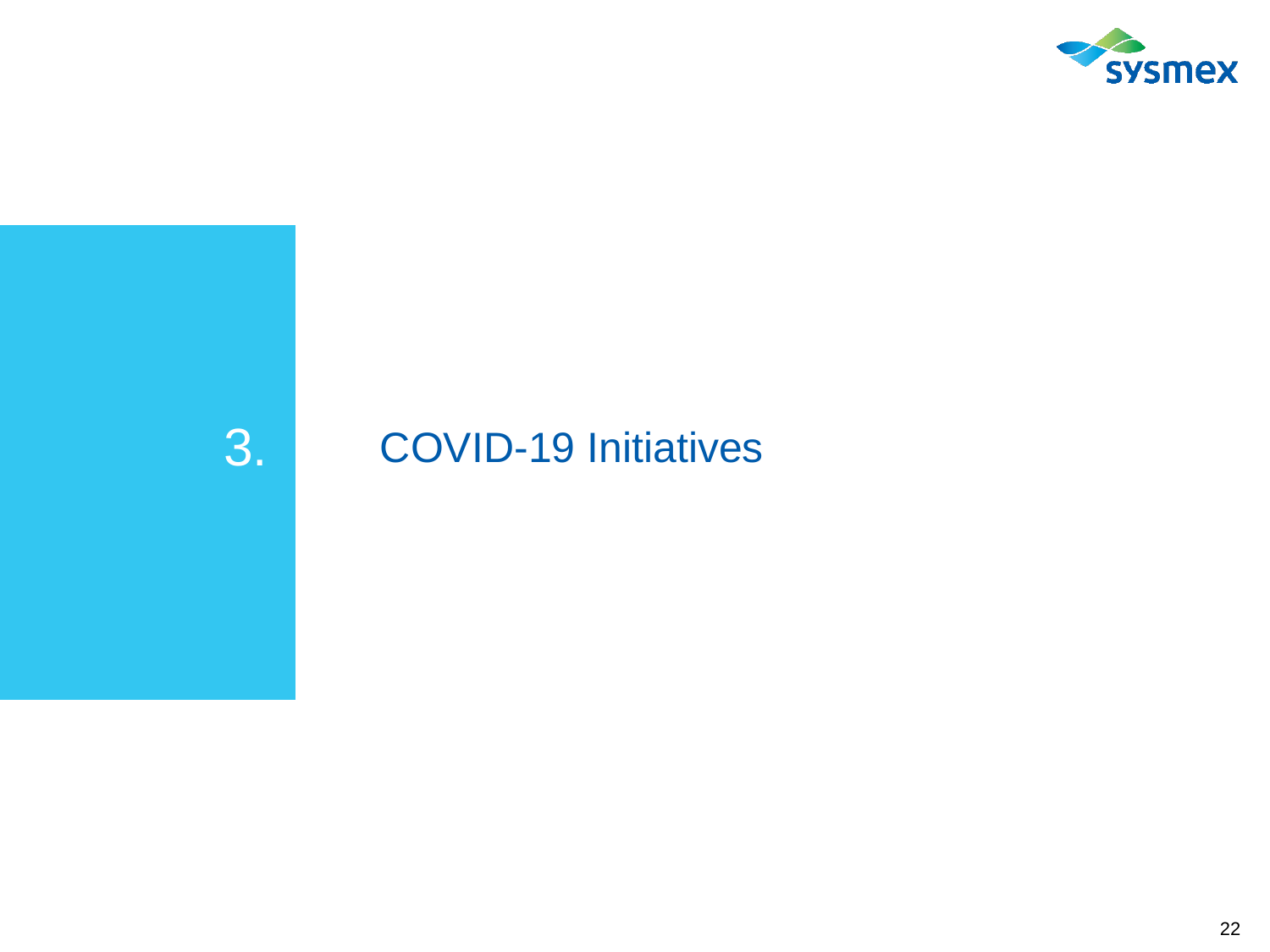

# Roll out global projects aimed at maintaining sustainable growth

### ■ Ensure a continuous supply to customers

- $\checkmark$  We will continue uninterrupted operations at our instrument and reagent factories, including reagent factories in seven countries outside Japan. We have product and raw material inventories sufficient to ensure a stable supply to customers.
- $\checkmark$  In addition to regions where we sell directly, continue to support distributors. In locations where infection is spreading, maintain services and support (including online support) to ensure hospitals remain able to perform necessary tests.

# ■ Introduce initiatives targeting employees

- $\checkmark$  Maintain ongoing employment and build a secure working environment
	- ➢ Maintain groupwide employment (including temporary and part-time workers) of more than 9,000 people.
	- $\triangleright$  Promote teleworking around the world (work-at-home system introduced before the outbreak).

# ■ Sustain a sound financial base

- $\checkmark$  Ensure there are no cash flow problems and that business continuity is unaffected. (Current ratio of approx. 240% as of March 31, 2020)
- $\checkmark$  Maintain a high rating level, of AA- from R&I.

### ■ Maintain investments necessary for sustainable growth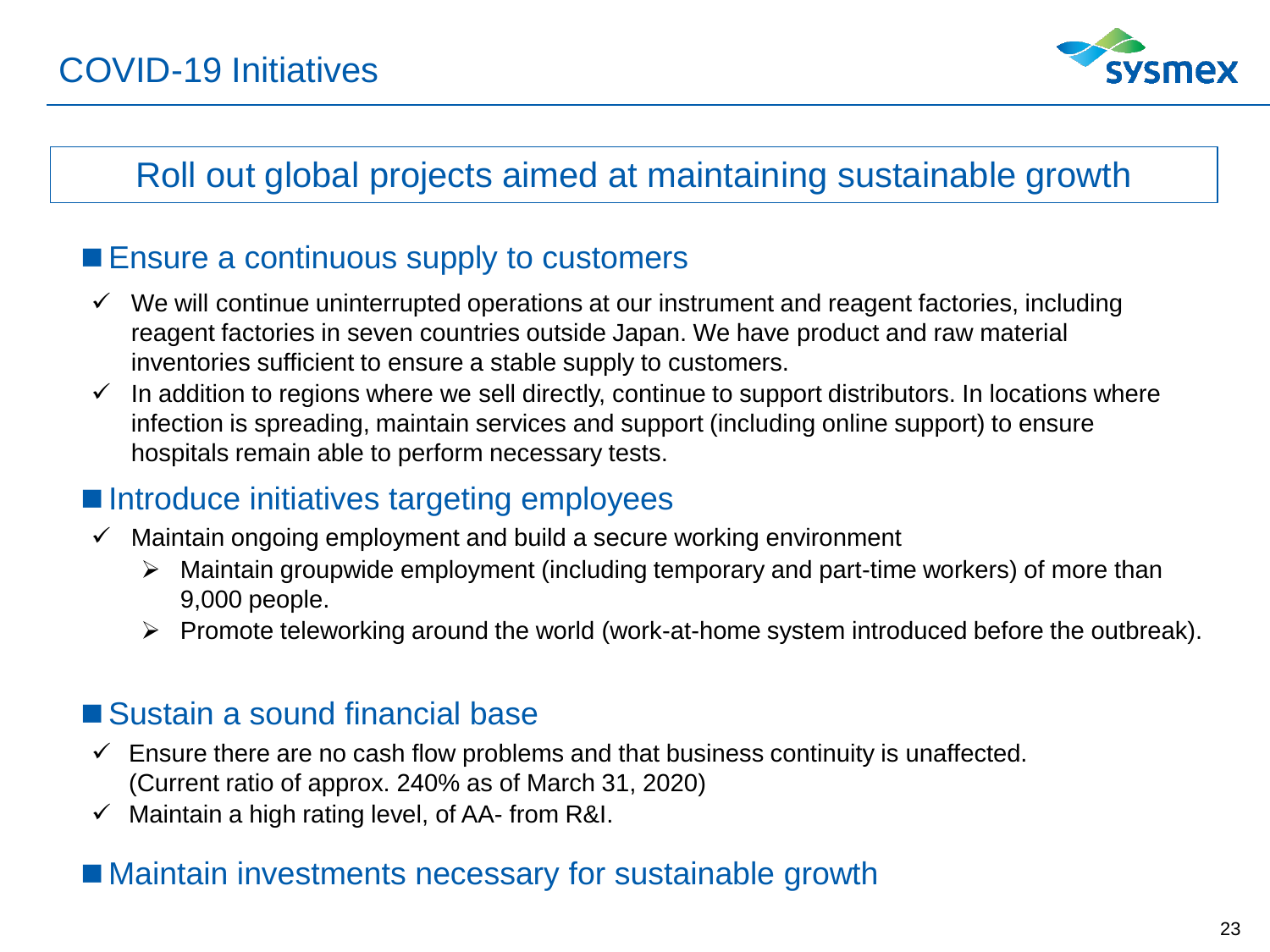

#### **Sysmex's thoughts on testing flow:** Perform antigen and antibody tests first, and conduct PCR tests only when necessary.



### **Sysmex's initiatives**

#### **■Develop antigen test (nasopharyngeal swab)**

- Configure assay using HISCL **[completed]**
- Commence clinical evaluation in mid-May, and aim to achieve early regulatory approval
- **Develop antibody test (blood)** 
	- Configure assay using HISCL **[completed]**
	- Commence clinical evaluation in mid-May, and plan for an early launch as a research reagent





Automated Immunoassay System HISCL

### ■**Sell PCR test kits in Japan** (made by BGI)

• First in Japan to obtain regulatory approval



(Press released dated March 27, 2020)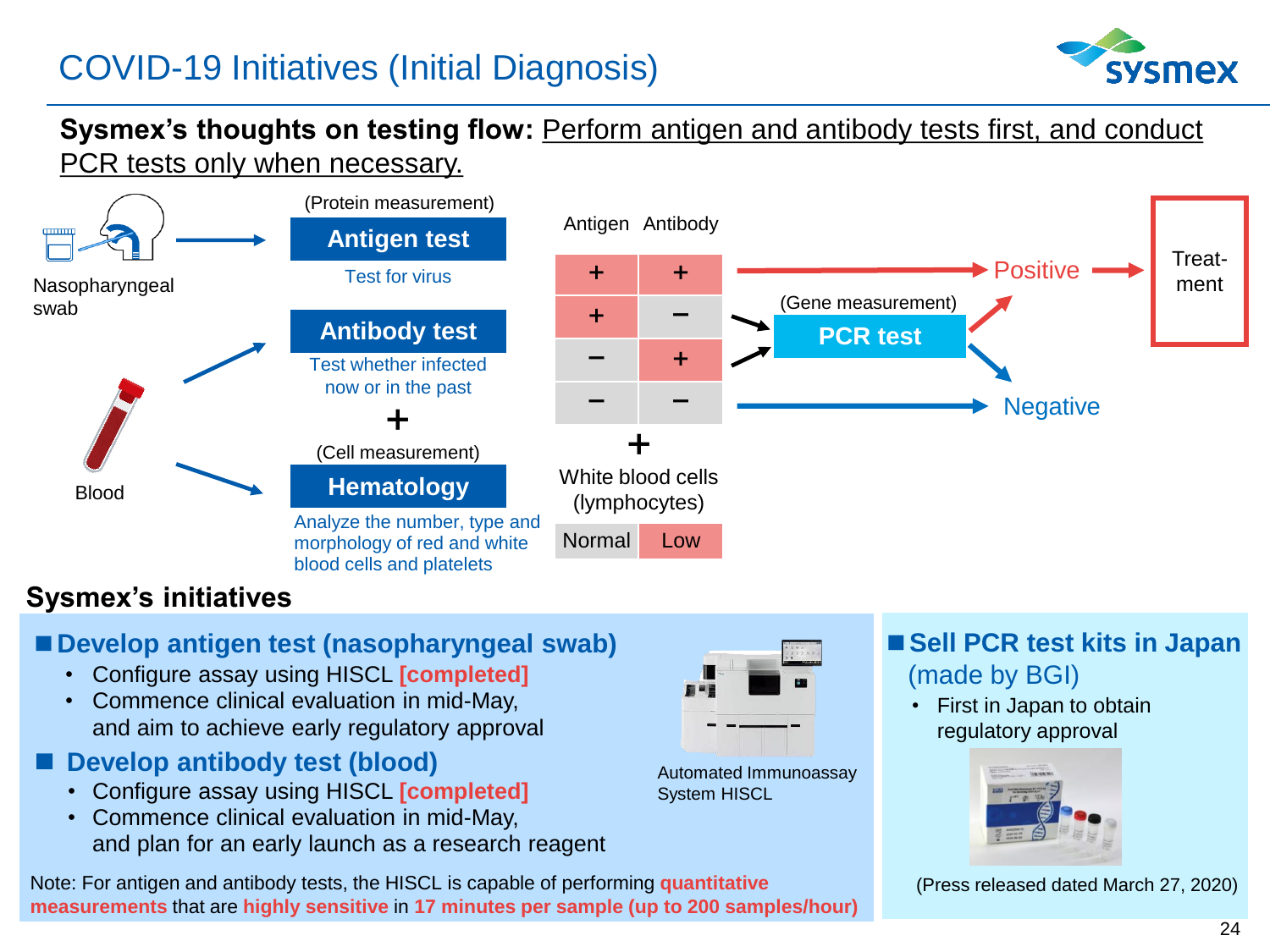# COVID-19 Initiatives (Treatment)



#### **Sysmex's thoughts on testing flow:** Predict severity in the early stage of treatment, and conduct tests to monitor treatment.



#### **Sysmex's initiatives**

■ Develop tests to predict severity and monitor treatment

**・**

- Configure cytokine panel assay using HISCL **[completed]** (monitoring of cytokine stream)
- Planning to launch a lab assay service for research in June

25 \*Cytokine: A general term for physiologically active substances that contribute to intercellular interaction, that can be determined by measuring proteins secreted by cells. As infection spreads, the inflammatory response increases. When inflammatory cytokines are discharged in large quantities, immune cells can trigger acute multiple organ failure. Results include respiratory failure, sepsis, coagulation disorders and other severe illnesses.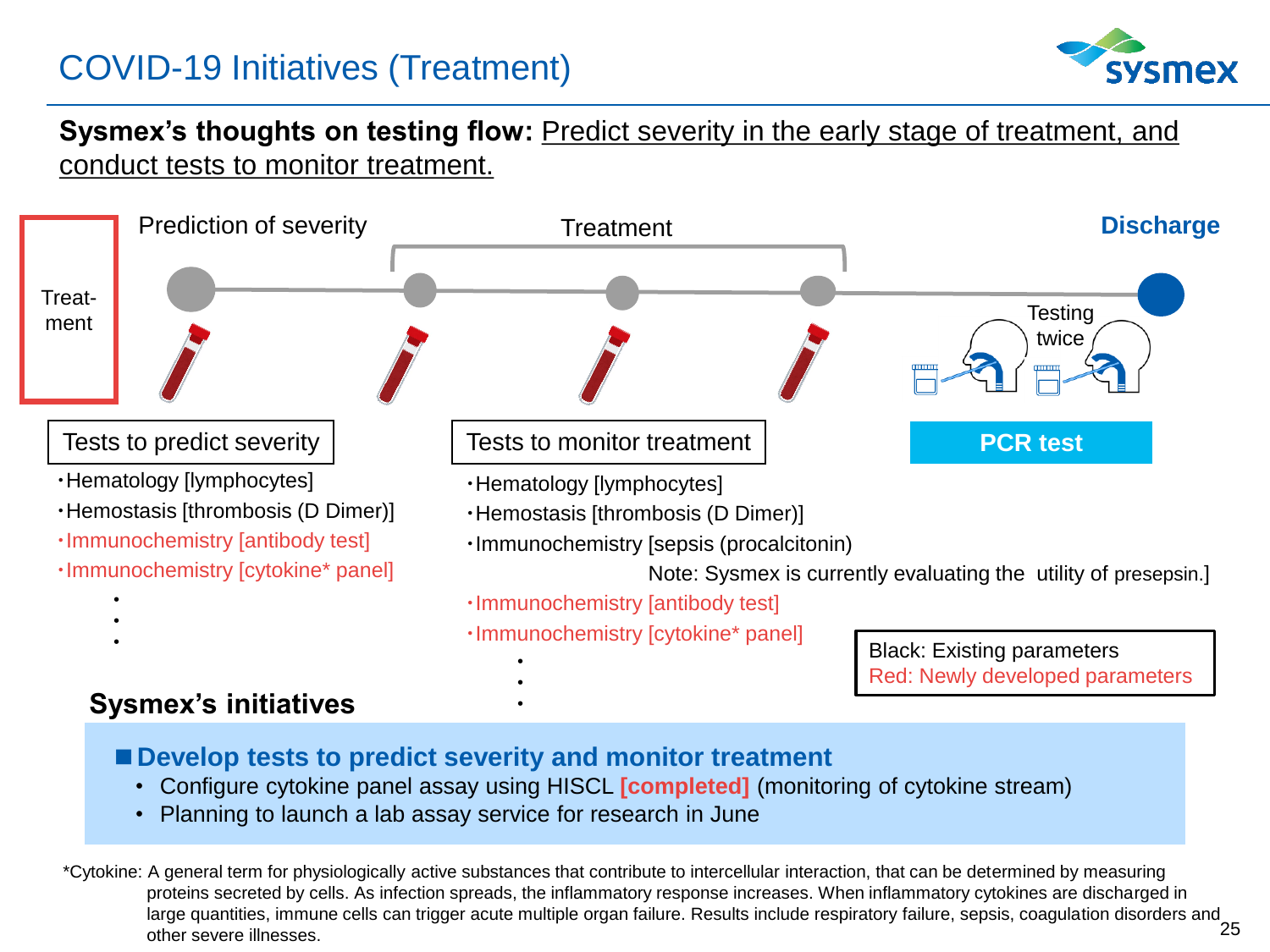

# (Appendix)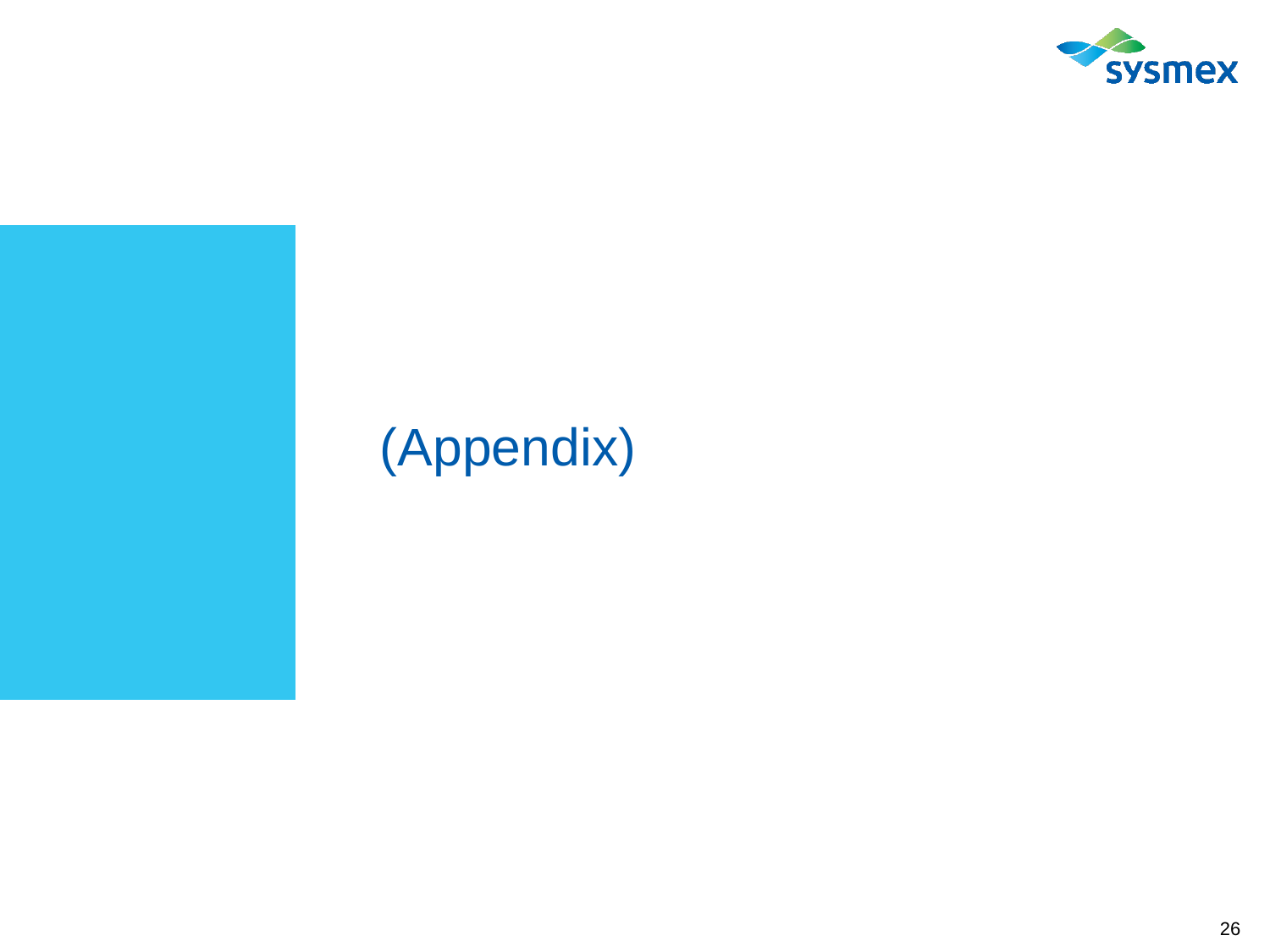# Q4 Performance, Year on Year

**Fourth quarter of fiscal year ended March 31, 2020**

1USD **¥108.9** ¥110.2

1EUR **¥120.1** ¥125.2 1CNY **¥15.6** ¥16.3

Fourth quarter of fiscal year ended March 31, 2019



|                                                | <b>Fourth quarter of fiscal</b><br>year ended March 31, 2020 |              | Fourth quarter of fiscal year<br>ended March 31, 2019 |              | (Billions of yen)<br><b>YOY (Previous</b><br>$period = 100\%)$ |
|------------------------------------------------|--------------------------------------------------------------|--------------|-------------------------------------------------------|--------------|----------------------------------------------------------------|
|                                                | <b>Results</b>                                               | <b>Ratio</b> | <b>Results</b>                                        | <b>Ratio</b> |                                                                |
| Net sales                                      | 83.8                                                         | 100%         | 85.1                                                  | 100%         | 98.5%                                                          |
| Cost of sales                                  | 41.7                                                         | 49.8%        | 39.3                                                  | 46.2%        | 106.1%                                                         |
| SG&A expenses                                  | 21.7                                                         | 26.0%        | 20.9                                                  | 24.6%        | 104.2%                                                         |
| R&D expenses                                   | 5.5                                                          | 6.7%         | 6.2                                                   | 7.3%         | 89.2%                                                          |
| Other income (expenses)                        | 0.1                                                          | 0.2%         | 0.1                                                   | 0.1%         | 165.7%                                                         |
| Operating profit                               | 14.8                                                         | 17.7%        | 18.7                                                  | 22.0%        | 79.4%                                                          |
| Profit attributable to owners<br>of the parent | 8.3                                                          | 10.0%        | 12.3                                                  | 14.5%        | 68.1%                                                          |

- **Net sales:** Net sales rose slightly, excluding the impact of yen appreciation, despite falling sales to distributors in the Americas and EMEA and the impact of the COVID-19 pandemic.
- ⚫ **Operating profit:** Operating profit was down due to yen appreciation and a deteriorating cost of sales ratio in China stemming from the spreading COVID-19 pandemic.

Exchange rate fluctuations reduced net sales ¥2.39 billion and operating profit ¥2.02 billion. At the exchange rates prevailing one year earlier, net sales would have been up 1.2% year on year, and operating profit down 9.8%.

⚫ **Profit attributable to owners of the parent:** Profit was down due to the impact of lower operating profit and an exchange rate loss.

**Exchange loss (gains):** Loss of ¥1.57 billion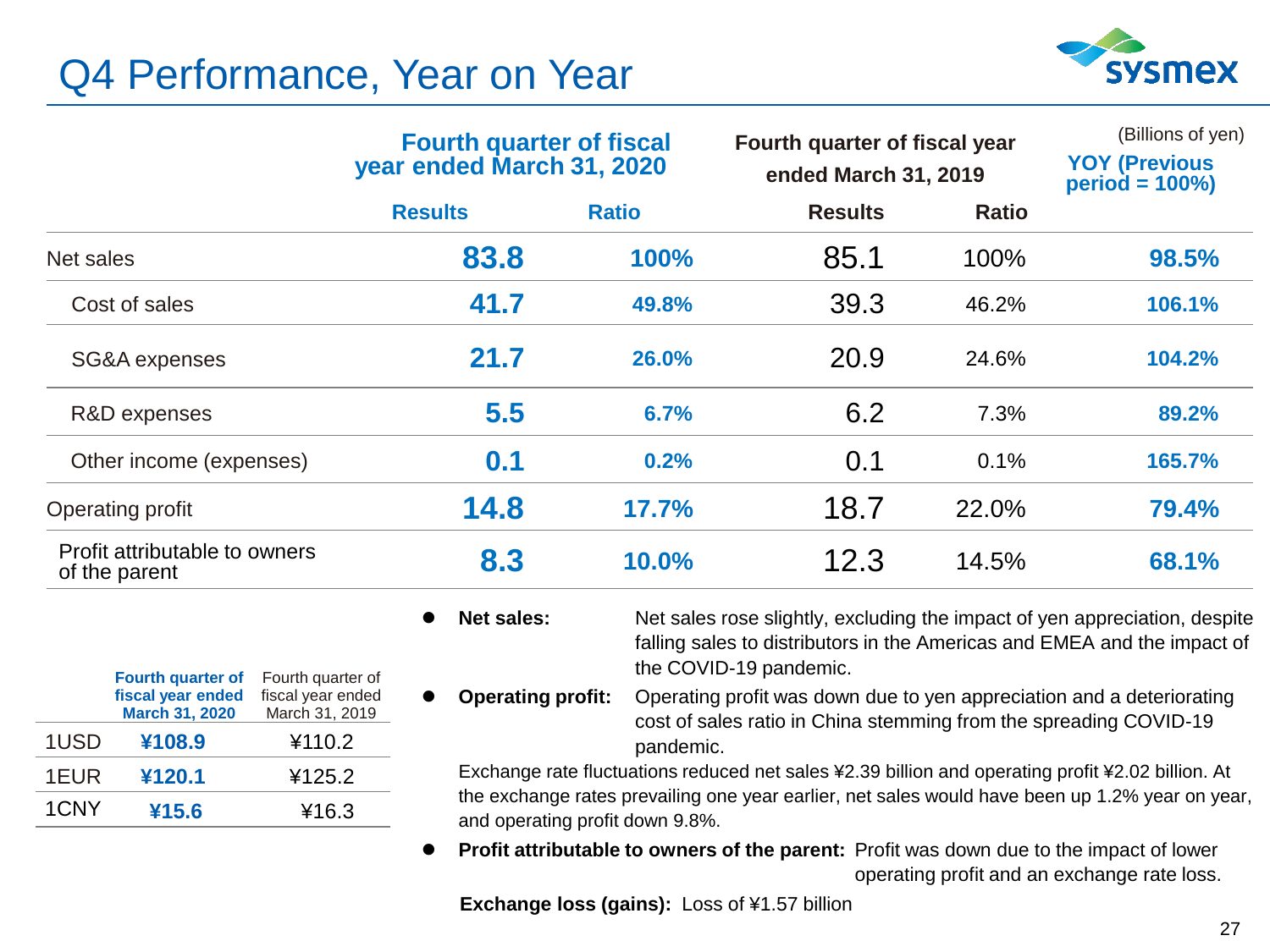

(Billions of yen)

|             |                             | <b>Fiscal year</b><br>ended | Fiscal year<br>ended<br>March 31,<br>2020<br>2019 |        | YoY<br>(Previous period = 100%) |  |
|-------------|-----------------------------|-----------------------------|---------------------------------------------------|--------|---------------------------------|--|
|             |                             | March 31,                   |                                                   |        | Local<br>currency               |  |
|             | Sales to external customers | 66.1                        | 65.9                                              | 100.4% | 102.4%                          |  |
| Americas    | <b>Operating profit</b>     | 2.8                         | 3.5                                               | 79.8%  | 81.4%                           |  |
| <b>EMEA</b> | Sales to external customers | 78.5                        | 77.6                                              | 101.3% | 107.6%                          |  |
|             | <b>Operating profit</b>     | 8.3                         | 7.0                                               | 117.7% | 124.9%                          |  |
| China       | Sales to external customers | 79.9                        | 78.1                                              | 102.4% | 108.5%                          |  |
|             | <b>Operating profit</b>     | 5.7                         | 9.1                                               | 62.8%  | 66.8%                           |  |
| AP          | Sales to external customers | 26.6                        | 24.7                                              | 107.8% |                                 |  |
|             | <b>Operating profit</b>     | 3.1                         | 3.1                                               | 100.2% |                                 |  |
| Japan*      | Sales to external customers | 50.5                        | 47.0                                              | 107.4% |                                 |  |
|             | <b>Operating profit</b>     | 36.2                        | 38.9                                              | 93.0%  |                                 |  |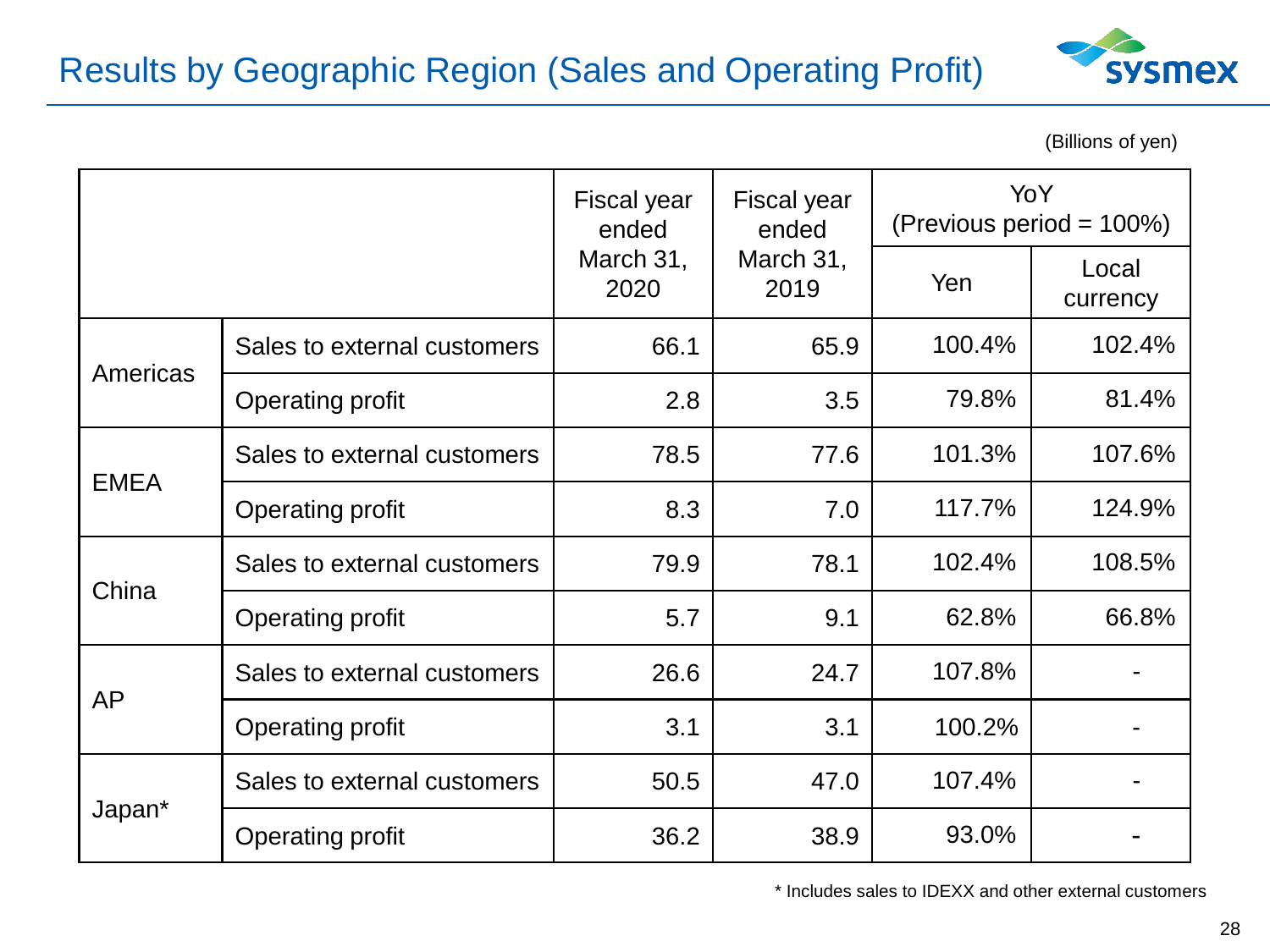

#### Partec became profitable, and Inostics and RIKEN GENESIS are continuing with measures to improve performance.

- Inostics: Continued to generate operating loss while promoting such developments as obtaining manufacturing and marketing approval for RAS kit in Japan
- Partec: Became profitable at the operating level thanks to the contribution of a CD4 counter for India
- RIKEN GENESIS: Helped by sales increase from NCC Oncopanel, plans to move into the black in the fiscal year ending March 31, 2021
- OGT: Remains profitable at the operating level thanks to robust sales of FISH reagents, centered on the United States and Europe

(Billions of yen)

|                      |                         | Fiscal year ended<br>March 31, 2020 | Fiscal year ended<br>March 31, 2019 | YoY change |
|----------------------|-------------------------|-------------------------------------|-------------------------------------|------------|
| <b>Inostics</b>      | Net sales               | 1.37                                | 1.52                                | $-0.15$    |
|                      | Operating profit (loss) | (0.72)                              | (0.91)                              | $+0.19$    |
| Partec               | Net sales               | 2.57                                | 2.04                                | $+0.52$    |
|                      | Operating profit (loss) | 0.18                                | (0.17)                              | $+0.35$    |
| <b>RIKEN GENESIS</b> | Net sales               | 2.36                                | 2.25                                | $+0.11$    |
|                      | Operating profit (loss) | (0.16)                              | (0.14)                              | $-0.02$    |
| OGT <sup>*</sup>     | Net sales               | 3.38                                | 3.71                                | $-0.33$    |
|                      | Operating profit (loss) | 0.32                                | 0.61                                | $-0.29$    |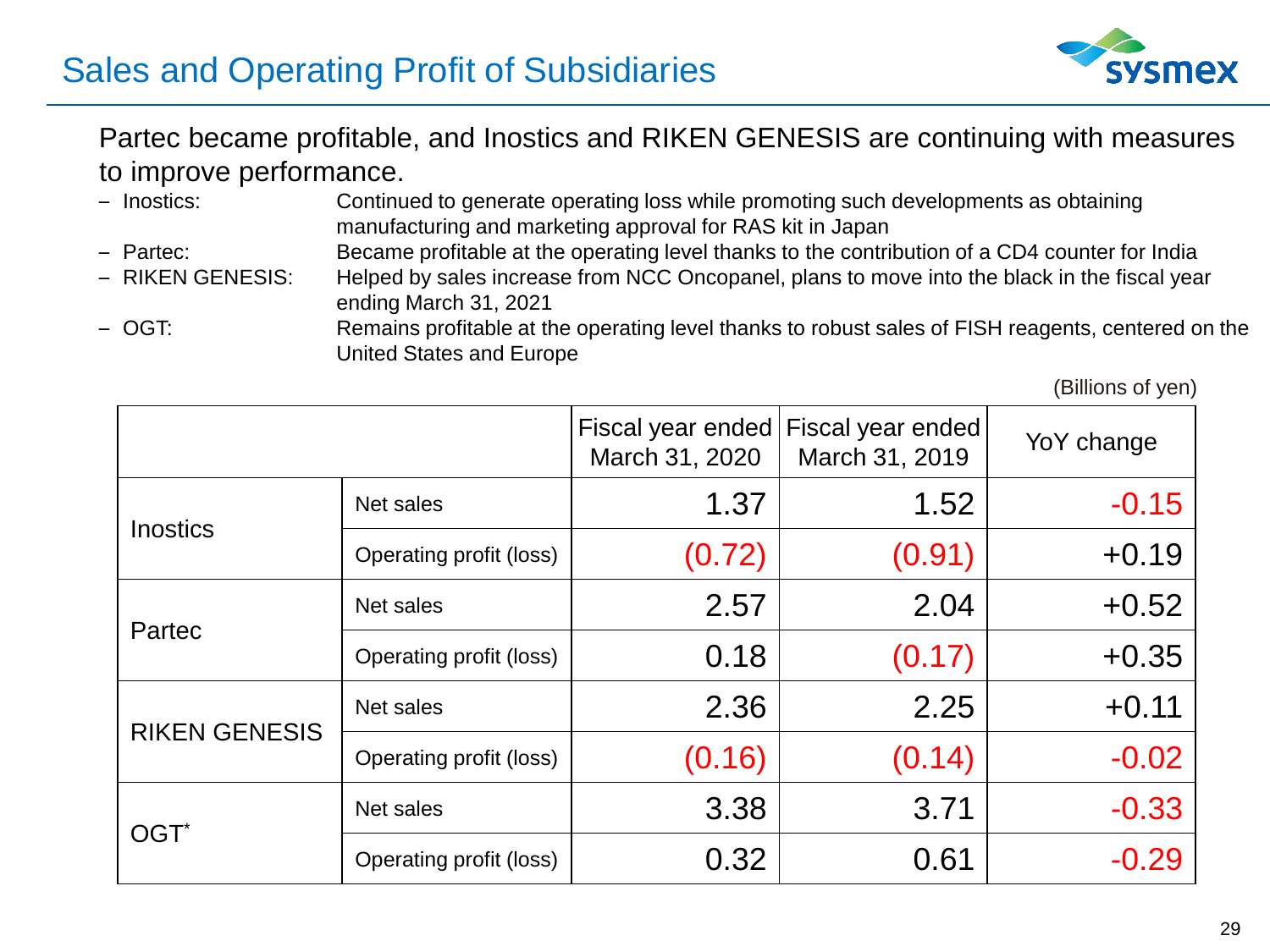# Supporting Sustainable Growth by Addressing CSR Issues



#### • Monitoring as non-financial targets

| Sysmex's CSR issues (materiality)                                                        | <b>Major KPIs</b>                                                                              | As of<br>March 31,<br>2019                              | As of<br>March 31,<br>2020 |                |
|------------------------------------------------------------------------------------------|------------------------------------------------------------------------------------------------|---------------------------------------------------------|----------------------------|----------------|
| Resolution of medical issues through<br>products and services                            | Resolution of medical issues<br>through business activities                                    | Hematology market share                                 | 53.8%                      | <b>TBD</b>     |
| ❀                                                                                        | Improvement in accessibility to<br>medical services by means such as<br>familiarizing products | Percentage of sales in<br>emerging markets              | 39.5%                      | 39.7%          |
| Responsible provision of products<br>and services<br><b>B</b> DECENT WORK AND<br>လ<br>îí | Assessment and management of<br>Number of CSR surveys<br>the supply chain                      |                                                         | 85.0%                      | 99.2%          |
| Realization of an attractive workplace                                                   |                                                                                                | Turnover ratio                                          | 3.78%                      | 3.09%          |
| <b>DECENT WORK A</b><br>ECONOMIC GROV<br>Θ                                               | Provision of a comfortable working<br>environment                                              | Lost-time injury frequency<br>rate                      | 0.89                       | 0.86           |
|                                                                                          |                                                                                                | Lost work day rate                                      | 0.06                       | 0.08           |
|                                                                                          | Development of human resources                                                                 | Training time per employee                              | 16.6 hours                 | 17.0 hours     |
|                                                                                          | Promotion of diversity                                                                         | Female managers rate                                    | 15.2%                      | <b>TBD</b>     |
| Environmental<br>consideration<br>Ţ                                                      |                                                                                                | Reduction of CO <sub>2</sub> emissions<br>(instruments) | 3% up                      | 4% up          |
|                                                                                          | Environmental consideration<br>through the product lifecycle                                   | <b>Reduction of water</b><br>consumption (instruments)  | 1% down*                   | 3% down        |
|                                                                                          |                                                                                                | Reduction of CO <sub>2</sub> emissions<br>(shipping)    | 1% up                      | 17% down       |
| Reinforcement of<br><b>17</b> PARTNERSHIPS                                               |                                                                                                | Number of internal reports                              | 14                         | 11             |
| Governance<br>❀                                                                          | Compliance                                                                                     | Number of unethical incidents                           | 9                          | $\overline{7}$ |

Notes: Values are preliminary as of April 30, 2020. We plain to disclose confirmed values in the Sysmex Report (integrated report). Some previously disclosed data has been revised due to changes in definitions.